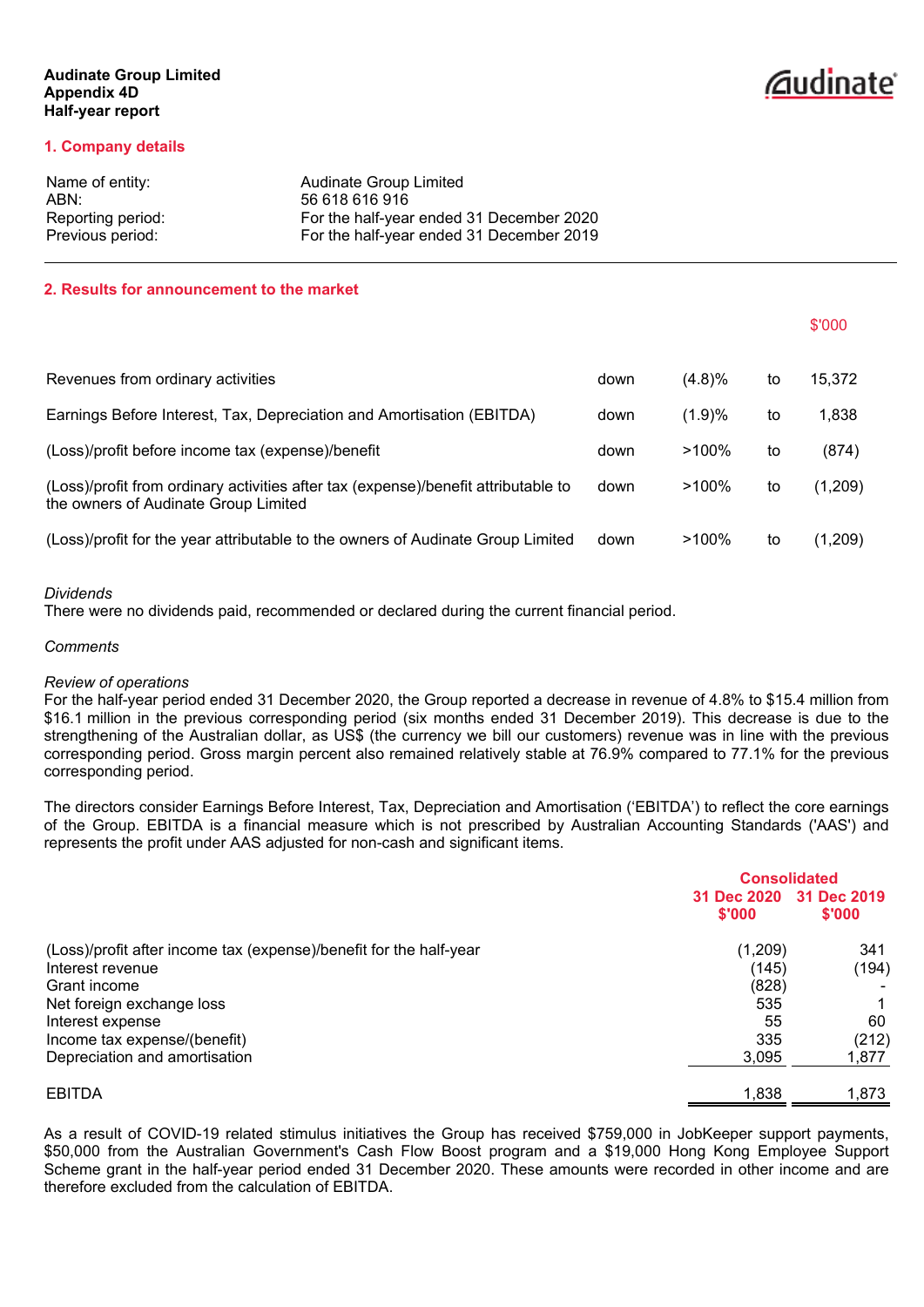#### **Audinate Group Limited Appendix 4D Half-year report**



Consistent with the prior financial year, the Group considered it prudent and appropriate to not recognise tax losses of approximately \$0.9 million generated in half-year period ended 31 December 2020. These tax losses include the benefit of research and development tax offsets, which the Group expects to continue to receive in future years. The Group retains access to these tax losses to apply against taxable income in future periods and may re-recognise them as an asset when greater certainty returns.

Net loss after tax was \$1.2 million compared to \$0.3 million net profit after tax in the six-month period ended 31 December 2019. The main factor in this movement was a \$1.2 million increase in depreciation and amortisation relating primarily to increased development costs.

Refer to the 'Review of operations' section of the Directors' report accompanying this Appendix 4D for further commentary.

#### **3. Net tangible assets**

|                                           | Cents | 31 Dec 2020 30 Jun 2020<br>Cents |
|-------------------------------------------|-------|----------------------------------|
| Net tangible assets per ordinary security | 88.13 | 44.03                            |
|                                           |       |                                  |

#### **4. Dividend reinvestment plans**

Not applicable.

#### **5. Audit qualification or review**

*Details of audit/review dispute or qualification (if any):*

The financial statements were subject to a review by the auditors and the review report is attached as part of the Interim Report.

#### **6. Attachments**

*Details of attachments (if any):*

The Interim Report of Audinate Group Limited for the half-year ended 31 December 2020 is attached.

#### **7. Signed**

Authorised by the Board of Directors.

Signed **Dand Kall** Date: 22 February 2021

David Krall Chairman **Sydney**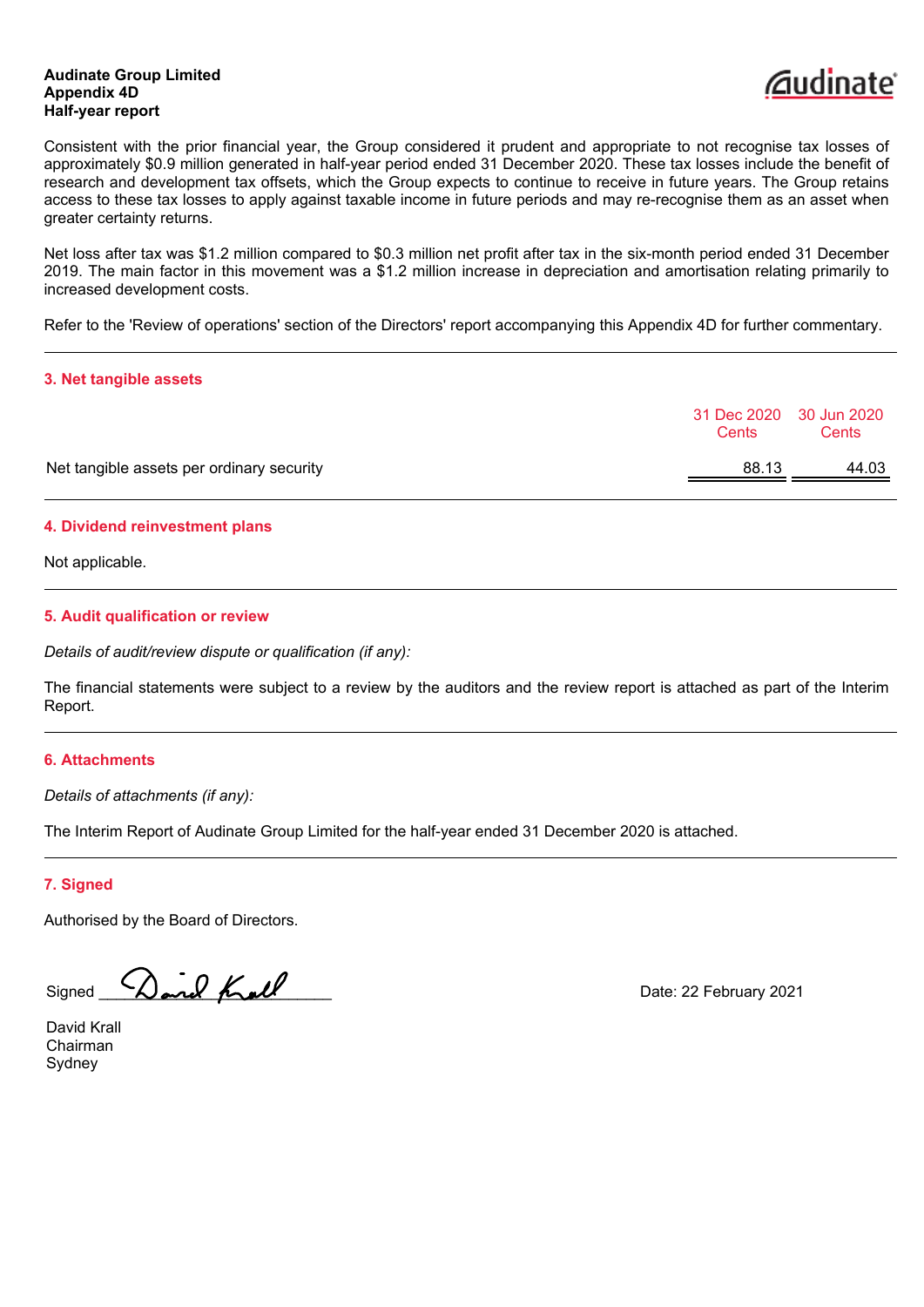

### **Audinate Group Limited**

**ABN 56 618 616 916**

**Interim Report - 31 December 2020**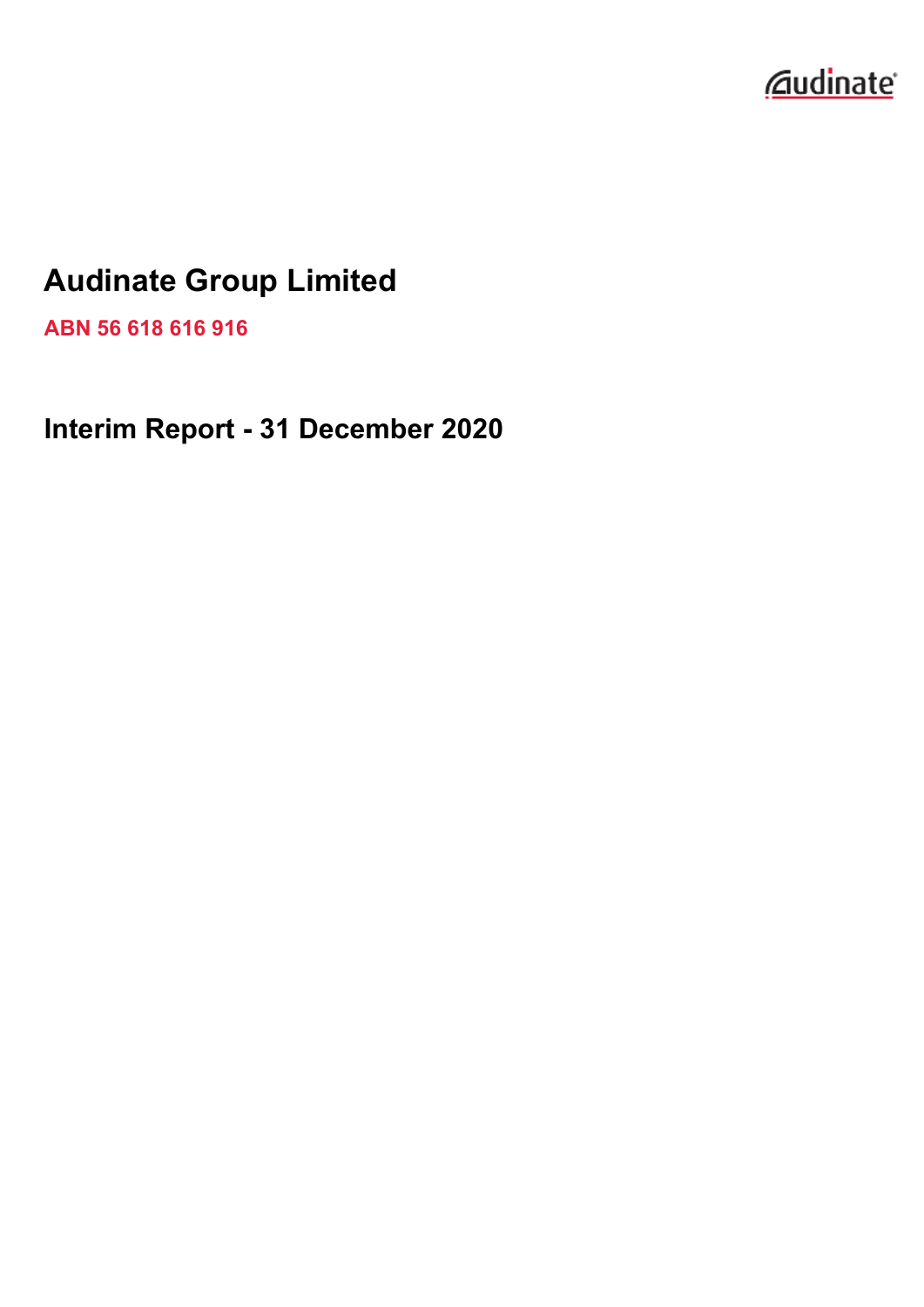#### **Audinate Group Limited Contents 31 December 2020**

## *<u>Caudinate</u>*

| Corporate directory                                                          | 2  |
|------------------------------------------------------------------------------|----|
| Directors' report                                                            | 3  |
| Auditor's independence declaration                                           | 5  |
| Consolidated statement of profit or loss and other comprehensive income      | 6  |
| Consolidated statement of financial position                                 |    |
| Consolidated statement of changes in equity                                  | 8  |
| Consolidated statement of cash flows                                         | 9  |
| Notes to the consolidated financial statements                               | 10 |
| Directors' declaration                                                       | 16 |
| Independent auditor's review report to the members of Audinate Group Limited | 17 |
|                                                                              |    |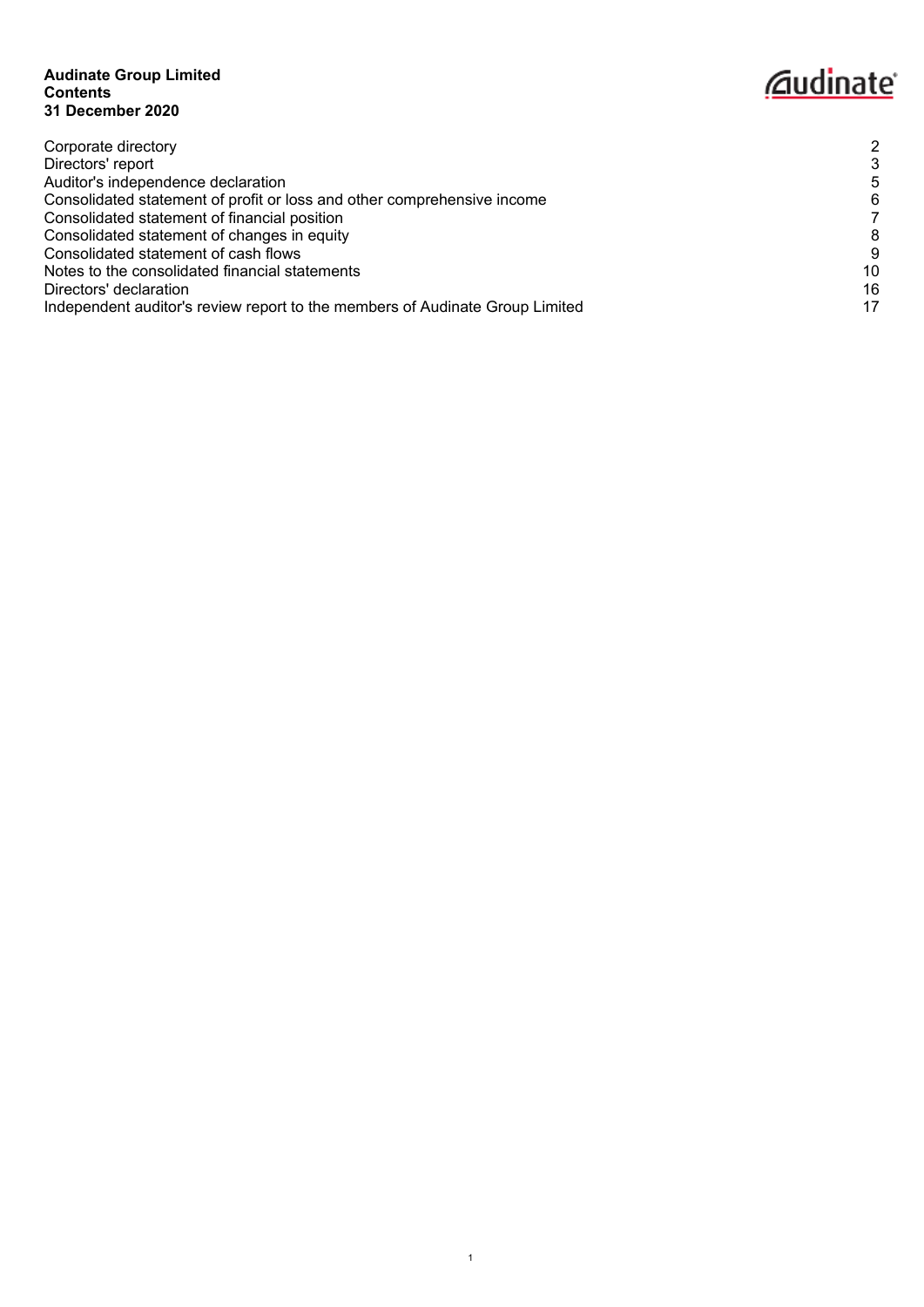#### **Audinate Group Limited Corporate directory 31 December 2020**



<span id="page-4-0"></span>

| <b>Directors</b>       | David Krall<br>Aidan Williams<br>John Dyson<br><b>Roger Price</b><br>Alison Ledger<br><b>Tim Finlayson</b>   |
|------------------------|--------------------------------------------------------------------------------------------------------------|
| Company secretary      | Rob Goss                                                                                                     |
| Registered office      | Level 7<br>64 Kippax Street<br>Surry Hills NSW 2010<br>Tel: 02 8280 7100                                     |
| Share register         | <b>Link Market Services Limited</b><br>Level 12<br>680 George Street<br>Sydney NSW 2000<br>Tel: 1300 554 474 |
| Auditor                | Deloitte Touche Tohmatsu<br><b>Grosvenor Place</b><br>225 George Street<br>Sydney NSW 2000                   |
| Solicitors             | Maddocks<br>Level 27<br>123 Pitt Street<br>Sydney NSW 2000                                                   |
| Stock exchange listing | Audinate Group Limited shares are listed on the Australian Securities Exchange (ASX<br>code: AD8)            |
| Website                | www.audinate.com                                                                                             |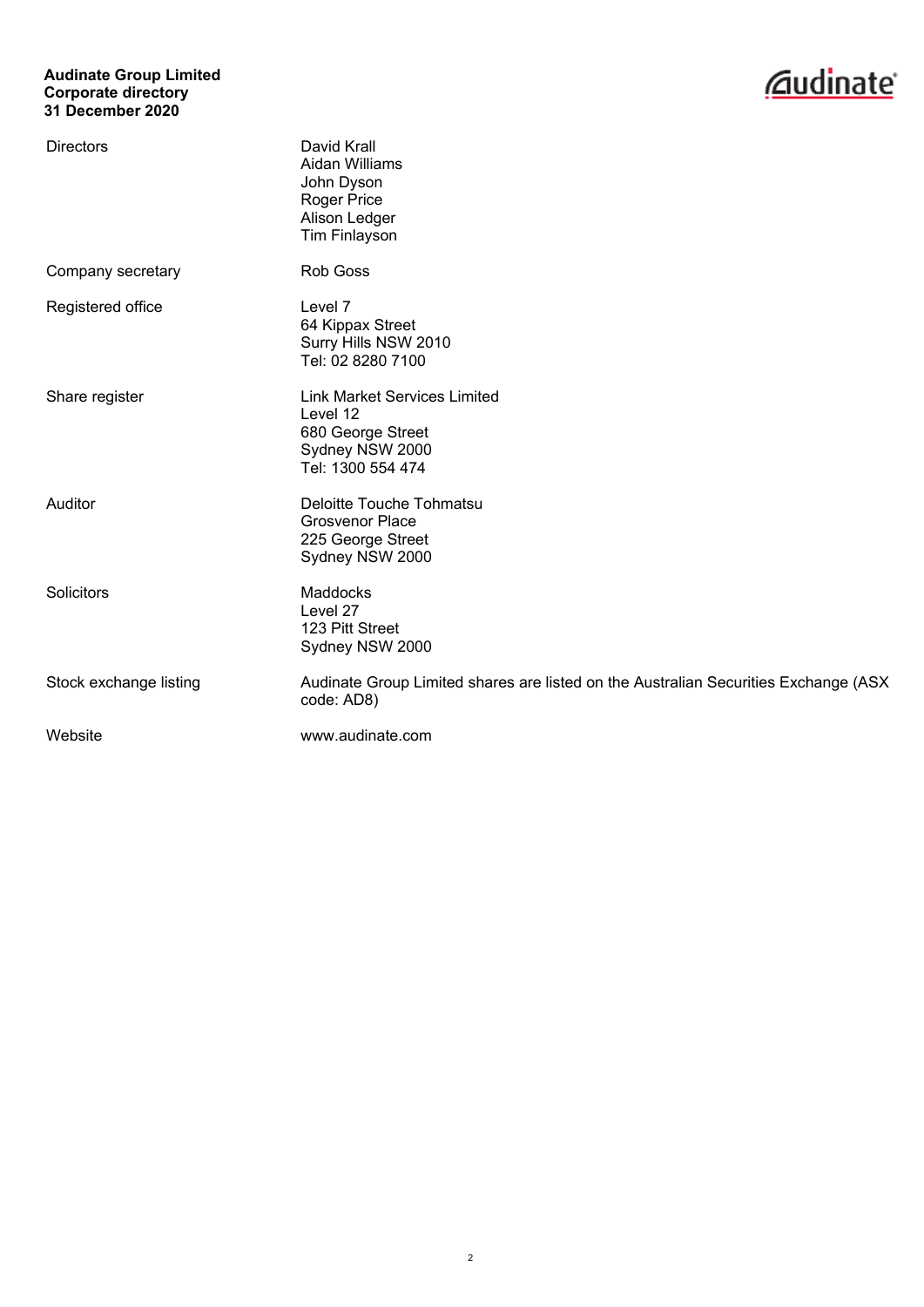#### **Audinate Group Limited Directors' report 31 December 2020**



<span id="page-5-0"></span>The directors present their report, together with the financial statements, on the consolidated entity (referred to hereafter as the 'Group') consisting of Audinate Group Limited (referred to hereafter as the 'Company' or 'parent entity') and the entities it controlled at the end of, or during, the half-year ended 31 December 2020.

#### **Directors**

The following persons were directors of Audinate Group Limited during the whole of the financial half-year and up to the date of this report, unless otherwise stated:

David Krall Aidan Williams John Dyson Roger Price Alison Ledger Tim Finlayson

#### **Principal activities**

The Group's principal activity is the development and sale of digital Audio Visual ('AV') networking solutions. Dante® is the Group's technology platform that distributes high-quality digital audio and video signals over computer networks. Dante comprises software and hardware that is sold to and integrated inside the AV products of its Original Equipment Manufacturer ('OEM') customers. Audinate also sells application software through its own channel to provide management and control for AV installations.

#### **Dividends**

There were no dividends paid, recommended or declared during the current or previous financial half-year.

#### **Review of operations**

For the half-year period ended 31 December 2020, the Group reported a decrease in revenue of 4.8% to \$15.4 million from \$16.1 million in the previous corresponding period (six months ended 31 December 2019). This decrease is due to the strengthening of the Australian dollar, as US\$ (the currency we bill our customers) revenue was in line with the previous corresponding period. Gross margin percent also remained relatively stable at 76.9% compared to 77.1% for the previous corresponding period.

The directors consider Earnings Before Interest, Tax, Depreciation and Amortisation ('EBITDA') to reflect the core earnings of the Group. EBITDA is a financial measure which is not prescribed by Australian Accounting Standards ('AAS') and represents the profit under AAS adjusted for non-cash and significant items.

|                                                                    |         | <b>Consolidated</b>               |  |
|--------------------------------------------------------------------|---------|-----------------------------------|--|
|                                                                    | \$'000  | 31 Dec 2020 31 Dec 2019<br>\$'000 |  |
| (Loss)/profit after income tax (expense)/benefit for the half-year | (1,209) | 341                               |  |
| Interest revenue                                                   | (145)   | (194)                             |  |
| Grant income                                                       | (828)   |                                   |  |
| Net foreign exchange loss                                          | 535     |                                   |  |
| Interest expense                                                   | 55      | 60                                |  |
| Income tax expense/(benefit)                                       | 335     | (212)                             |  |
| Depreciation and amortisation                                      | 3,095   | 1,877                             |  |
| <b>EBITDA</b>                                                      | 1,838   | 1,873                             |  |

The Group has grown the number of OEM customers shipping Dante enabled products to 360 OEMs at 31 December 2020, up 23% from 292 at 31 December 2019. Once the OEM has designed the Dante platform into one of its products, the Group will receive revenue at each production run in the form of sales of Dante chips, modules or cards or royalties. Dante enabled OEM products available for sale increased to 3,008 products, up 27% from 2,371 at 31 December 2019. Whilst Audinate continued to experience growth in key business metrics this did not fully translate into growth in revenue and units as the AV industry experienced headwinds from global economic conditions, including the impact of COVID-19 and unfavourable exchange rates.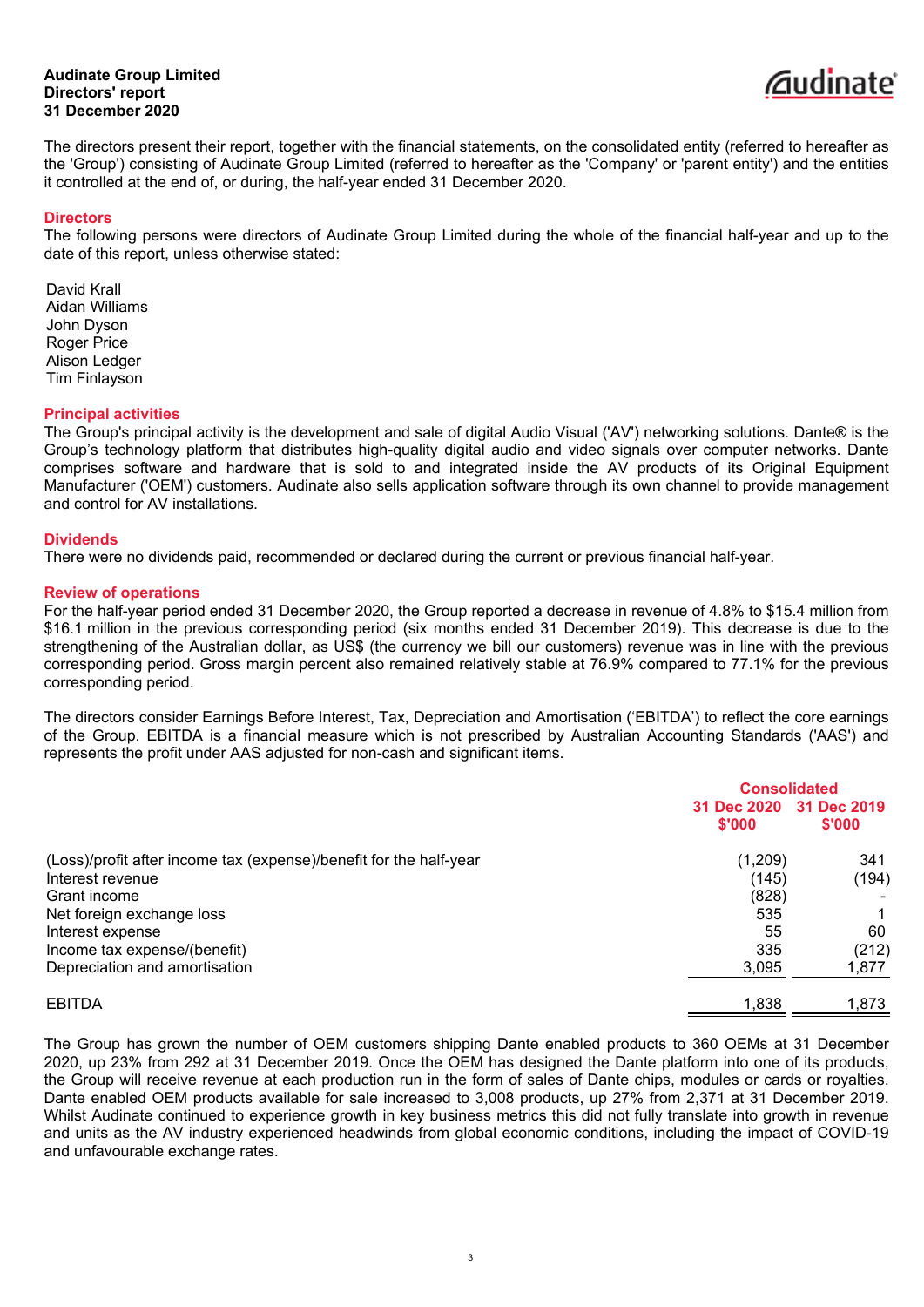#### **Audinate Group Limited Directors' report 31 December 2020**



Operating expenses, which consist of employee benefit expenses, marketing expenses and administration and other operating expenses decreased by approximately 5.6% to \$10.0 million in the half-year period ended 31 December 2020 from \$10.6 million in the previous corresponding period. This decrease was due to: a) a \$0.6 million increase from additional headcount; b) the previous corresponding period including \$0.6 million of costs incurred as a result of the prior CEO's exit; c) a \$0.4 million decrease in travel costs; and d) a \$0.2 million favourable foreign exchange benefit on foreign subsidiary expenditures. EBITDA was \$1.8 million in the half-year period ended 31 December 2020 compared to \$1.9 million in the previous corresponding period.

As a result of COVID-19 related stimulus initiatives the Group has received \$759,000 in JobKeeper support payments, \$50,000 from the Australian Government's Cash Flow Boost program and a \$19,000 Hong Kong Employee Support Scheme grant in the half-year period ended 31 December 2020. These amounts were recorded in other income and are therefore excluded from the calculation of EBITDA.

Consistent with the prior financial year, the Group considered it prudent and appropriate to not recognise tax losses of approximately \$0.9 million generated in half-year period ended 31 December 2020. These tax losses include the benefit of research and development tax offsets, which the Group expects to continue to receive in future years. The Group retains access to these tax losses to apply against taxable income in future periods and may re-recognise them as an asset when greater certainty returns.

Net loss after tax was \$1.2 million compared to \$0.3 million net profit after tax in the six-month period ended 31 December 2019. The main factor in this movement was a \$1.2 million increase in depreciation and amortisation relating primarily to increased development costs.

#### **Significant changes in the state of affairs**

The Group completed an institutional placement on 22 July 2020 which raised \$28 million of cash and resulted in the issue of 5,436,894 ordinary shares on this date. In addition, a Share Purchase Plan was completed on 17 August 2020 which raised \$12 million of cash and resulted in the issue of 2,343,750 ordinary shares on this date.

During the period, Audinate was able to attract and establish an experienced video development team of 11 employees in Cambridge (UK) which adds 165 years of video experience and expertise to Audinate. The recruitment of this team will allow the Group to accelerate the execution of its video strategy.

There were no other significant changes in the state of affairs of the Group during the financial half-year.

#### **Rounding of amounts**

The Company is of a kind referred to in ASIC Corporations Instrument 2016/191, relating to 'rounding-off' of amounts. Amounts in this report have been rounded off in accordance with that Corporations Instrument to the nearest thousand dollars, or in certain cases, the nearest dollar.

#### **Auditor's independence declaration**

A copy of the auditor's independence declaration as required under section 307C of the Corporations Act 2001 is set out following the Directors' Report.

This report is made in accordance with a resolution of directors, pursuant to section 306(3)(a) of the Corporations Act 2001.

4

This report is made in accordance with a resolution of directors.

On behalf of the directors

 $\cdot$  P Kyel

David Krall Chairman

22 February 2021 **Sydney**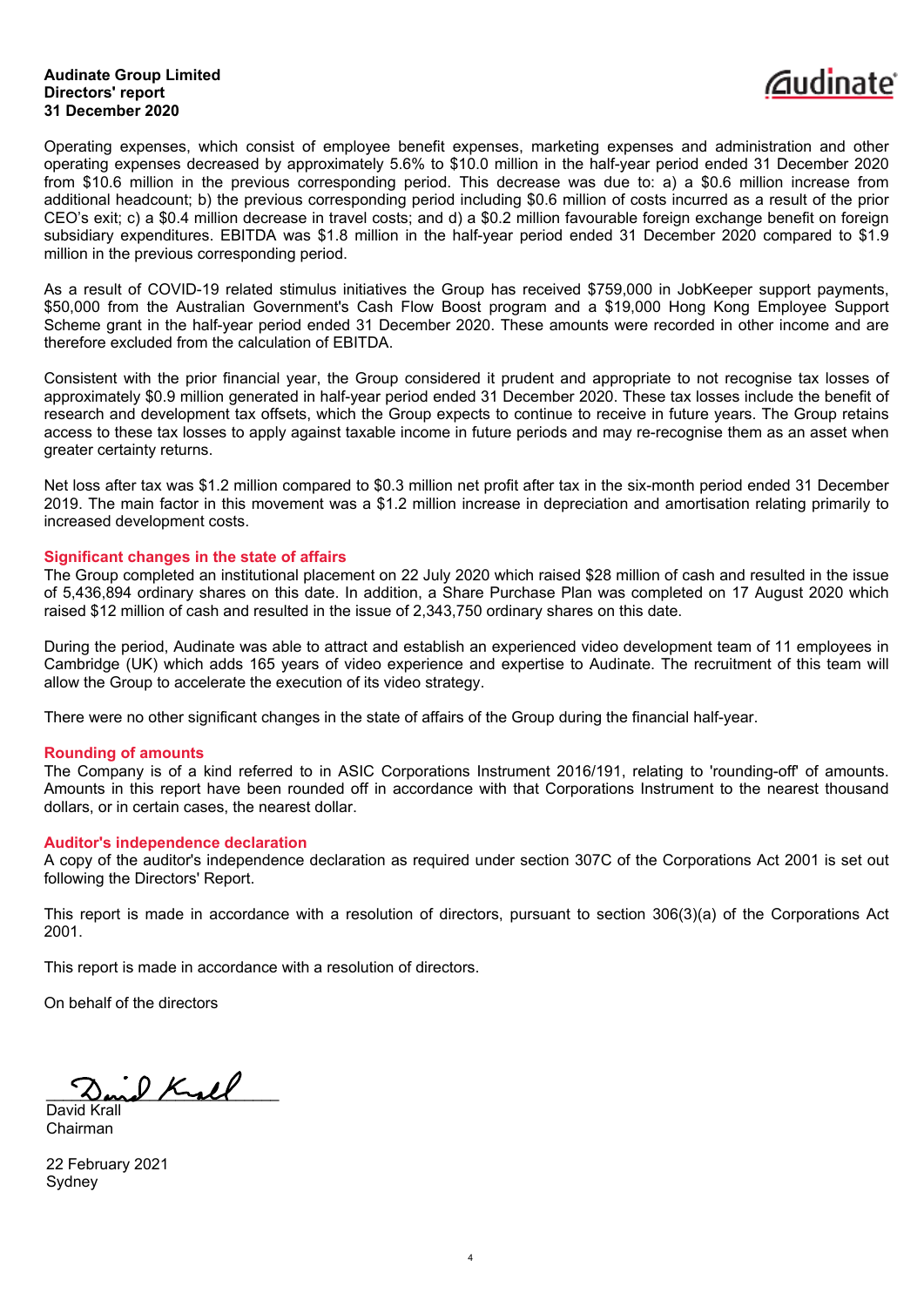# Deloitte.

Deloitte Touche Tohmatsu ABN 74 490 121 060 Grosvenor Place 225 George Street Sydney, NSW, 2000 Australia

<span id="page-7-0"></span>Phone: +61 2 9322 7000 www.deloitte.com.au

22 Feburary 2021

The Board of Directors Audinate Group Limited Level 7 64 Kippax Street Surry Hills NSW

Dear Board Members

#### **Auditor's Independence Declaration to Audinate Group Limited**

In accordance with section 307C of the Corporations Act 2001, I am pleased to provide the following declaration of independence to the directors of Audinate Group Limited.

As lead audit partner for the review of half year financial report of Audinate Group Limited for the half year ended 31 December 2020, I declare that to the best of my knowledge and belief, there have been no contraventions of:

- (i) the auditor independence requirements of the Corporations Act 2001 in relation to the audit; and
- (ii) any applicable code of professional conduct in relation to the audit.

Yours sincerely

Polister Tanke Teleston

**DELOITTE TOUCHE TOHMATSU**

 $\mathbb{Z}$ 

**Helen Hamilton-James** Partner Chartered Accountant

Liability limited by a scheme approved under Professional Standards Legislation. Member of Deloitte Asia Pacific Limited and the Deloitte Organisation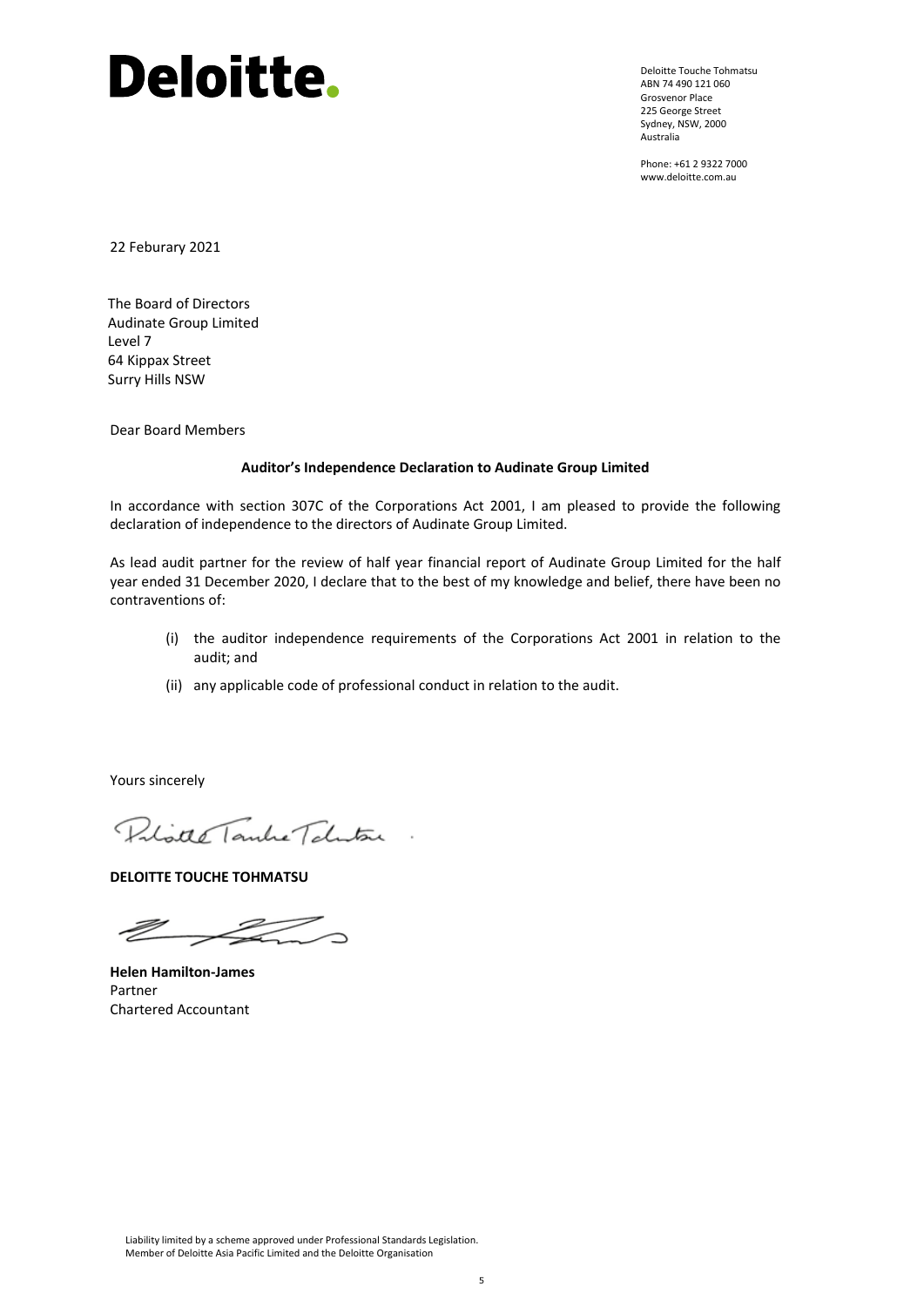#### **Audinate Group Limited Consolidated statement of profit or loss and other comprehensive income For the half-year ended 31 December 2020**

*<u><u>Caudinate</u>*</u>

<span id="page-8-0"></span>

|                                                                                                                            | <b>Consolidated</b> |                       |                       |
|----------------------------------------------------------------------------------------------------------------------------|---------------------|-----------------------|-----------------------|
|                                                                                                                            | <b>Note</b>         | 31 Dec 2020<br>\$'000 | 31 Dec 2019<br>\$'000 |
| <b>Revenue</b>                                                                                                             |                     |                       |                       |
| <b>Sales</b>                                                                                                               | 4                   | 15,372                | 16,147                |
| Cost of goods sold                                                                                                         |                     | (3, 547)              | (3,694)               |
| Gross margin                                                                                                               |                     | 11,825                | 12,453                |
| <b>Expenses</b>                                                                                                            |                     |                       |                       |
| Employee expenses                                                                                                          |                     | (7, 831)              | (7,803)               |
| Sales and marketing expenses                                                                                               |                     | (849)                 | (1, 287)              |
| Administration and other operating expenses                                                                                |                     | (1, 307)              | (1,490)               |
| Depreciation and amortisation                                                                                              |                     | (3,095)               | (1, 877)              |
| <b>Total expenses</b>                                                                                                      |                     | (13,082)              | (12, 457)             |
| <b>Operating loss</b>                                                                                                      |                     | (1,257)               | (4)                   |
| Net foreign exchange loss                                                                                                  |                     | (535)                 | (1)                   |
| Finance costs                                                                                                              |                     | (55)                  | (60)                  |
| Other income                                                                                                               | 5                   | 973                   | 194                   |
| (Loss)/profit before income tax (expense)/benefit                                                                          |                     | (874)                 | 129                   |
| Income tax (expense)/benefit                                                                                               | 6                   | (335)                 | 212                   |
| (Loss)/profit after income tax (expense)/benefit for the half-year attributable to<br>the owners of Audinate Group Limited |                     | (1,209)               | 341                   |
| <b>Other comprehensive income</b>                                                                                          |                     |                       |                       |
| Items that may be reclassified subsequently to profit or loss                                                              |                     |                       |                       |
| Foreign currency translation                                                                                               |                     | (58)                  | (29)                  |
| Other comprehensive income for the half-year, net of tax                                                                   |                     | (58)                  | (29)                  |
| Total comprehensive income for the half-year attributable to the owners of                                                 |                     |                       |                       |
| <b>Audinate Group Limited</b>                                                                                              |                     | (1, 267)              | 312                   |
|                                                                                                                            |                     | <b>Cents</b>          | <b>Cents</b>          |
| Basic earnings per share                                                                                                   | 7                   | (1.62)                | 0.52                  |
| Diluted earnings per share                                                                                                 | $\overline{7}$      | (1.62)                | 0.52                  |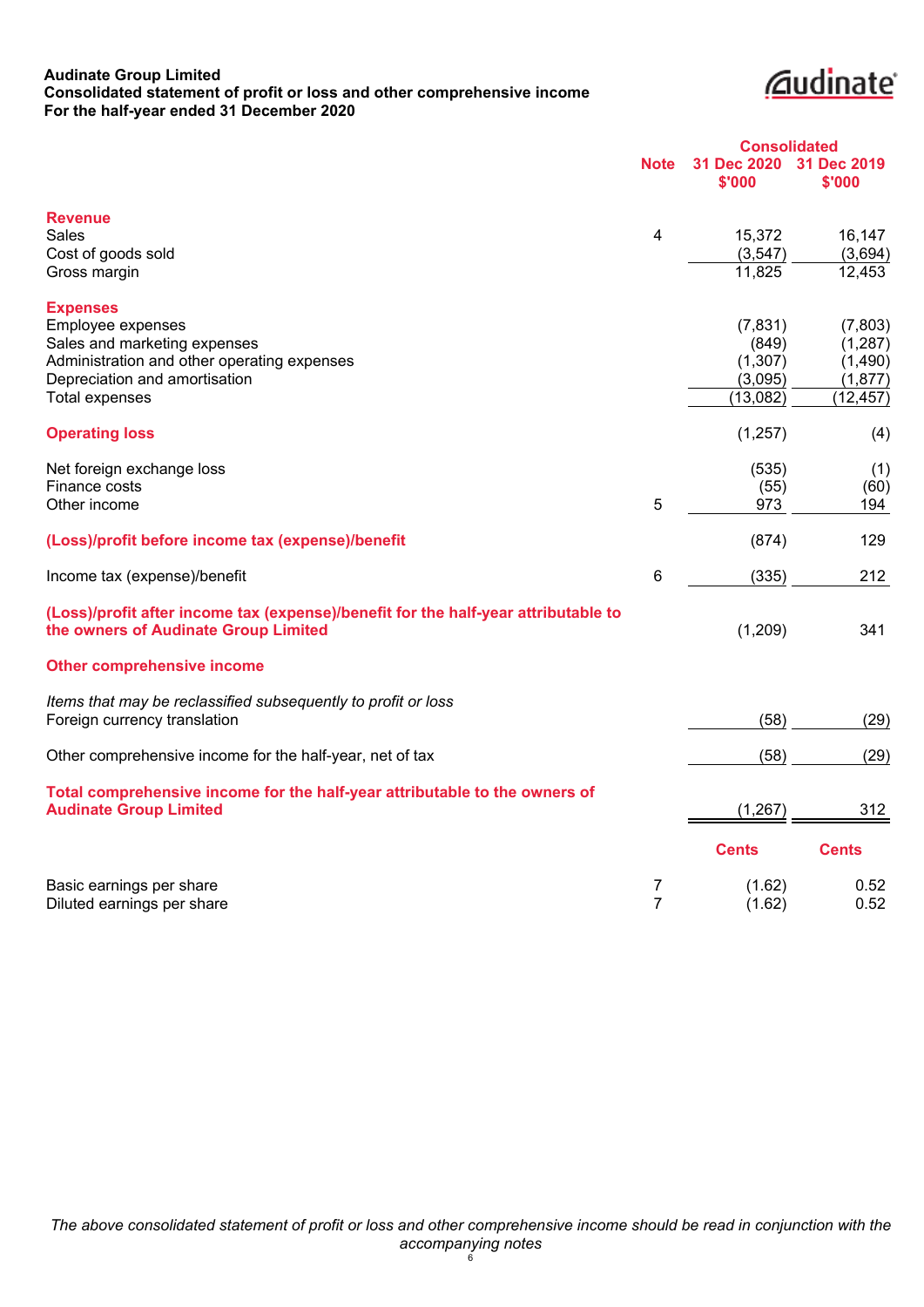#### **Audinate Group Limited Consolidated statement of financial position As at 31 December 2020**

**Cudinate** 

<span id="page-9-0"></span>

|                                                         |             | <b>Consolidated</b>   |                       |
|---------------------------------------------------------|-------------|-----------------------|-----------------------|
|                                                         | <b>Note</b> | 31 Dec 2020<br>\$'000 | 30 Jun 2020<br>\$'000 |
| <b>Assets</b>                                           |             |                       |                       |
| <b>Current assets</b>                                   |             |                       |                       |
| Cash and cash equivalents<br>Term deposits              | 8           | 39,326<br>27,000      | 29,286                |
| Trade and other receivables                             | 9           | 2,692                 | 1,849                 |
| Current tax asset                                       | 6           | 16                    |                       |
| Inventories<br>Other assets                             |             | 1,190<br>961          | 1,645<br>993          |
| Total current assets                                    |             | 71,185                | 33,773                |
| <b>Non-current assets</b>                               |             |                       |                       |
| Property, plant and equipment<br>Right-of-use assets    |             | 1,466<br>2,228        | 1,455<br>2,481        |
| Intangibles                                             |             | 13,235                | 12,050                |
| Deferred tax                                            | 6           | 136                   | 100                   |
| Other assets<br>Total non-current assets                |             | 444<br>17,509         | 444<br>16,530         |
| <b>Total assets</b>                                     |             | 88,694                | 50,303                |
|                                                         |             |                       |                       |
| <b>Liabilities</b>                                      |             |                       |                       |
| <b>Current liabilities</b>                              |             |                       |                       |
| Trade and other payables<br><b>Contract liabilities</b> |             | 2,821<br>426          | 3,034<br>512          |
| Lease liability                                         |             | 669                   | 585                   |
| Income tax payable                                      | 6           |                       | 258                   |
| Employee benefits<br>Other liabilities                  |             | 2,288<br>98           | 1,600<br>108          |
| <b>Total current liabilities</b>                        |             | 6,302                 | 6,097                 |
| <b>Non-current liabilities</b>                          |             |                       |                       |
| Lease liability                                         |             | 1,710                 | 2,003                 |
| Employee benefits<br>Other liabilities                  |             | 141<br>102            | 124<br>112            |
| Total non-current liabilities                           |             | 1,953                 | 2,239                 |
| <b>Total liabilities</b>                                |             | 8,255                 | 8,336                 |
| <b>Net assets</b>                                       |             | 80,439                | 41,967                |
|                                                         |             |                       |                       |
| <b>Equity</b><br>Contributed capital                    | 10          | 126,943               | 87,526                |
| Reserves                                                |             | 1,617                 | 1,353                 |
| <b>Accumulated losses</b>                               |             | (48, 121)             | (46, 912)             |
| <b>Total equity</b>                                     |             | 80,439                | 41,967                |

*The above consolidated statement of financial position should be read in conjunction with the accompanying notes* 7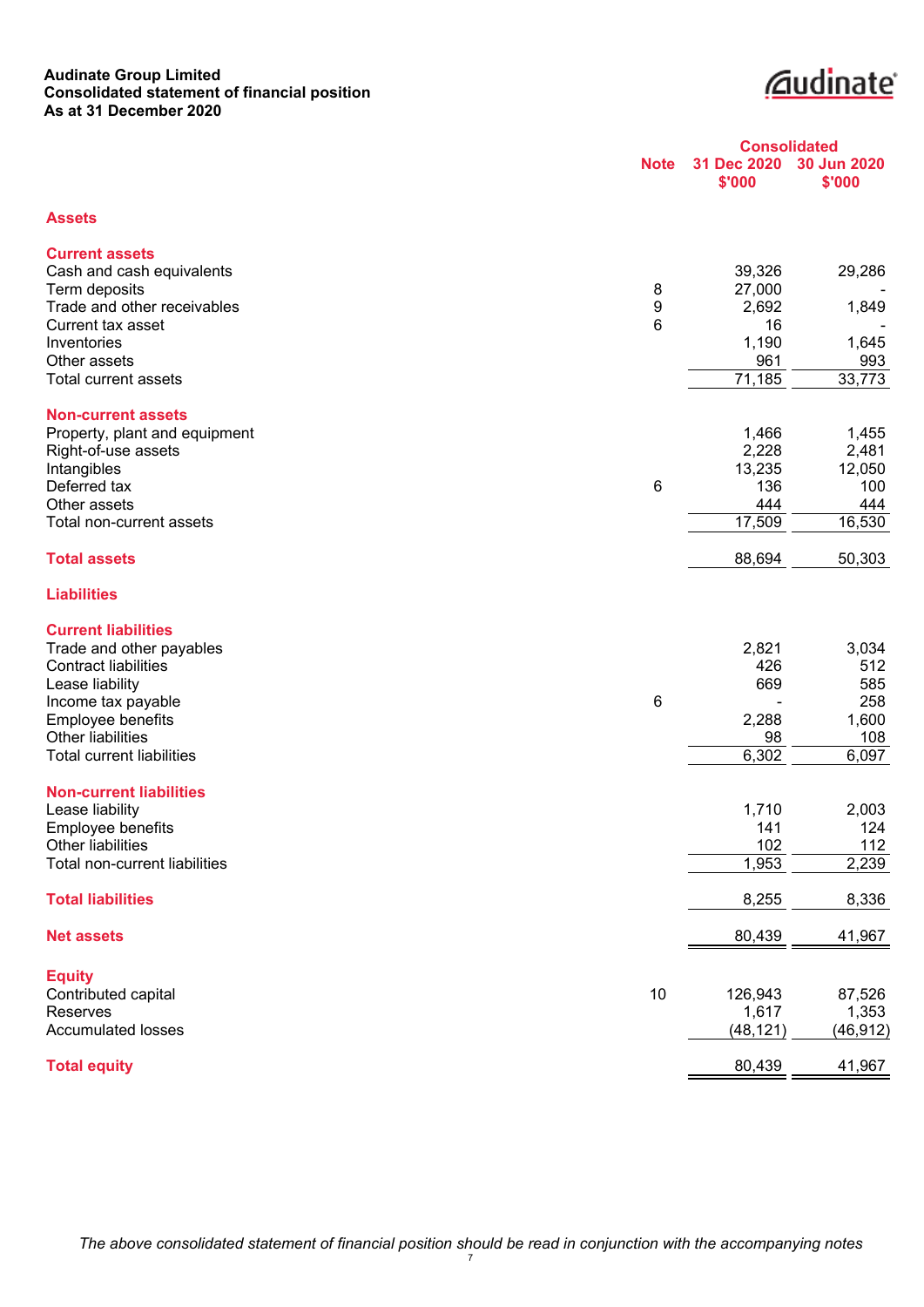#### **Audinate Group Limited Consolidated statement of changes in equity For the half-year ended 31 December 2020**

## **Cudinate**

<span id="page-10-0"></span>

|                                                                                                                                                                                                                                                                                                                     | <b>Contributed</b>                |                           | <b>Accumulated</b>      |                               |
|---------------------------------------------------------------------------------------------------------------------------------------------------------------------------------------------------------------------------------------------------------------------------------------------------------------------|-----------------------------------|---------------------------|-------------------------|-------------------------------|
| <b>Consolidated</b>                                                                                                                                                                                                                                                                                                 | capital<br>\$'000                 | <b>Reserves</b><br>\$'000 | <b>losses</b><br>\$'000 | <b>Total equity</b><br>\$'000 |
| Balance at 1 July 2019                                                                                                                                                                                                                                                                                              | 83,143                            | 775                       | (42, 774)               | 41,144                        |
| Profit after income tax benefit for the half-year<br>Other comprehensive income for the half-year, net of tax                                                                                                                                                                                                       |                                   | (29)                      | 341                     | 341<br>(29)                   |
| Total comprehensive income for the half-year                                                                                                                                                                                                                                                                        |                                   | (29)                      | 341                     | 312                           |
| Transactions with owners in their capacity as owners:<br>Share-based payments<br>Issue of shares - share purchase plan<br>Issue of shares - exercise of options<br>Issue of shares - vesting of performance rights<br>Issue of shares - under long-term incentive plan<br>Share issue transaction costs, net of tax | 4,000<br>41<br>490<br>36<br>(213) | 770<br>(490)<br>(36)      |                         | 770<br>4,000<br>41<br>(213)   |
| Balance at 31 December 2019                                                                                                                                                                                                                                                                                         | 87,497                            | 990                       | (42, 433)               | 46,054                        |

|                                                                                                             | <b>Contributed</b> |                           | <b>Accumulated</b>      |                               |
|-------------------------------------------------------------------------------------------------------------|--------------------|---------------------------|-------------------------|-------------------------------|
| <b>Consolidated</b>                                                                                         | capital<br>\$'000  | <b>Reserves</b><br>\$'000 | <b>losses</b><br>\$'000 | <b>Total equity</b><br>\$'000 |
| Balance at 1 July 2020                                                                                      | 87,526             | 1,353                     | (46, 912)               | 41,967                        |
| Loss after income tax expense for the half-year<br>Other comprehensive income for the half-year, net of tax |                    | (58)                      | (1,209)                 | (1,209)<br>(58)               |
| Total comprehensive income for the half-year                                                                |                    | (58)                      | (1,209)                 | (1,267)                       |
| Transactions with owners in their capacity as owners:                                                       |                    |                           |                         |                               |
| Issue of shares - institutional placement                                                                   | 28,000             |                           |                         | 28,000                        |
| Share-based payments                                                                                        |                    | 640                       |                         | 640                           |
| Issue of shares - share purchase plan                                                                       | 11,999             |                           |                         | 11,999                        |
| Issue of shares - exercise of options                                                                       | 29                 |                           |                         | 29                            |
| Issue of shares - under long term incentive plan                                                            | 318                | (318)                     |                         |                               |
| Share issue transaction costs, net of tax                                                                   | (929)              |                           |                         | (929)                         |
| Balance at 31 December 2020                                                                                 | 126,943            | 1,617                     | (48, 121)               | 80,439                        |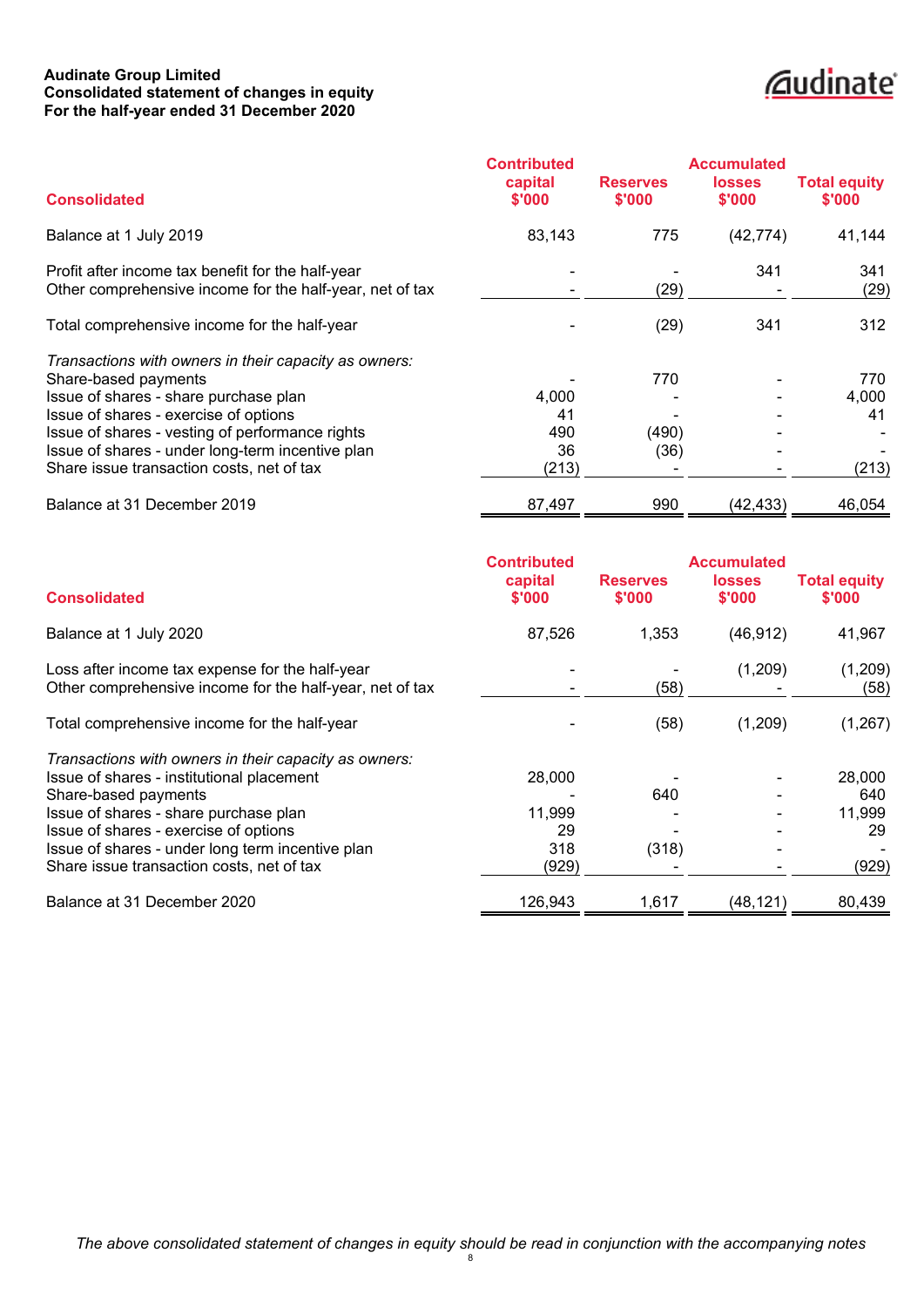#### **Audinate Group Limited Consolidated statement of cash flows For the half-year ended 31 December 2020**

**Cudinate** 

<span id="page-11-0"></span>

|                                                                             | <b>Consolidated</b>   |                       |  |
|-----------------------------------------------------------------------------|-----------------------|-----------------------|--|
| <b>Note</b>                                                                 | 31 Dec 2020<br>\$'000 | 31 Dec 2019<br>\$'000 |  |
| <b>Cash flows from operating activities</b>                                 |                       |                       |  |
| Receipts from customers (inclusive of GST)                                  | 14,918                | 16,367                |  |
| Payments to suppliers and employees (inclusive of GST)<br>Interest received | (12, 473)<br>127      | (13, 581)<br>121      |  |
| Interest and other finance costs paid                                       | (55)                  | (60)                  |  |
| Government grants received                                                  | 1,048                 |                       |  |
| Income taxes refunded                                                       |                       | 90                    |  |
| Income taxes paid                                                           | (325)                 | (42)                  |  |
| Net cash from operating activities                                          | 3,240                 | 2,895                 |  |
| <b>Cash flows from investing activities</b>                                 |                       |                       |  |
| Payments for property, plant and equipment                                  | (269)                 | (686)                 |  |
| Payments for intangibles                                                    | (3,791)               | (3,854)               |  |
| Payments for long-term secured term deposits                                |                       | (444)                 |  |
| Investment in term deposits                                                 | (27,000)              |                       |  |
| Net cash used in investing activities                                       | (31,060)              | (4,984)               |  |
| <b>Cash flows from financing activities</b>                                 |                       |                       |  |
| Proceeds from issue of shares                                               | 40,028                | 4,041                 |  |
| Share issue transaction costs                                               | (1,254)               | (294)                 |  |
| Repayment of lease liability                                                | (307)                 | (339)                 |  |
| Proceeds from sale of employee shares                                       |                       | 2,986                 |  |
| Net cash from financing activities                                          | 38,467                | 6,394                 |  |
| Net increase in cash and cash equivalents                                   | 10,647                | 4,305                 |  |
| Cash and cash equivalents at the beginning of the financial half-year       | 29,286                | 30,069                |  |
| Effects of exchange rate changes on cash and cash equivalents               | (607)                 | (25)                  |  |
| Cash and cash equivalents at the end of the financial half-year             | 39,326                | 34,349                |  |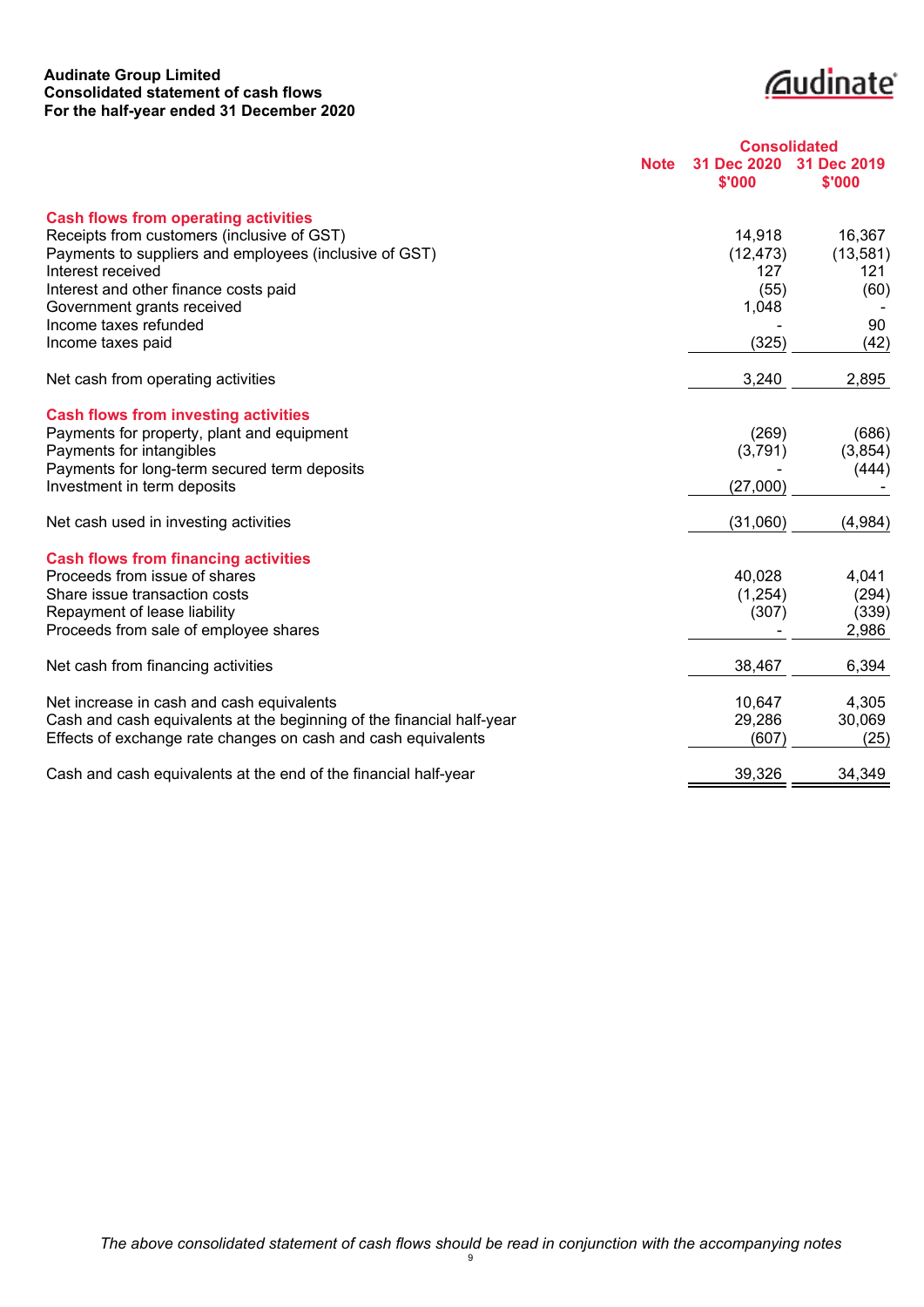

#### <span id="page-12-0"></span>**Note 1. General information**

The financial statements cover Audinate Group Limited (the 'Company' or 'parent entity') as a consolidated entity consisting of Audinate Group Limited and the entities it controlled (collectively referred to as the 'Group') at the end of, or during, the financial half-year. The financial statements are presented in Australian dollars, which is Audinate Group Limited's functional and presentation currency.

Audinate Group Limited is a listed public company limited by shares, incorporated and domiciled in Australia. Its registered office and principal place of business is:

Level 7 64 Kippax Street Surry Hills NSW 2010

A description of the nature of the Group's operations and its principal activities are included in the directors' report, which is not part of the financial statements.

The financial statements were authorised for issue, in accordance with a resolution of Directors, on 19 February 2021. The Directors have the power to amend and reissue the financial statements.

#### **Note 2. Significant accounting policies**

These general purpose financial statements for the interim half-year reporting period ended 31 December 2020 have been prepared in accordance with Australian Accounting Standard AASB 134 'Interim Financial Reporting' and the Corporations Act 2001, as appropriate for for-profit oriented entities. Compliance with AASB 134 ensures compliance with International Financial Reporting Standard IAS 34 'Interim Financial Reporting'.

These general purpose financial statements do not include all the notes of the type normally included in annual financial statements. Accordingly, these financial statements are to be read in conjunction with the annual report for the year ended 30 June 2020 and any public announcements made by the Company during the interim reporting period in accordance with the continuous disclosure requirements of the Corporations Act 2001.

The principal accounting policies adopted are consistent with those of the previous financial year and corresponding interim reporting period, unless otherwise stated.

#### **New or amended Accounting Standards and Interpretations adopted**

The Group has adopted all of the new and amended Accounting Standards and Interpretations issued by the Australian Accounting Standards Board ('AASB') that are mandatory for the current reporting period. The adoption of these Accounting Standards and Interpretations did not have any significant impact on the financial performance or position of the Group.

Any new or amended Accounting Standards or Interpretations that are not yet mandatory have not been early adopted.

#### **Note 3. Operating segments**

#### *Identification of reportable operating segments*

The Group operates in one segment, based on the internal reports that are reviewed and used by the Board of Directors (who are identified as the Chief Operating Decision Makers) in assessing performance and in determining the allocation of resources.

As a result, the operating segment information is as disclosed in the statements and notes to the financial statements throughout the report.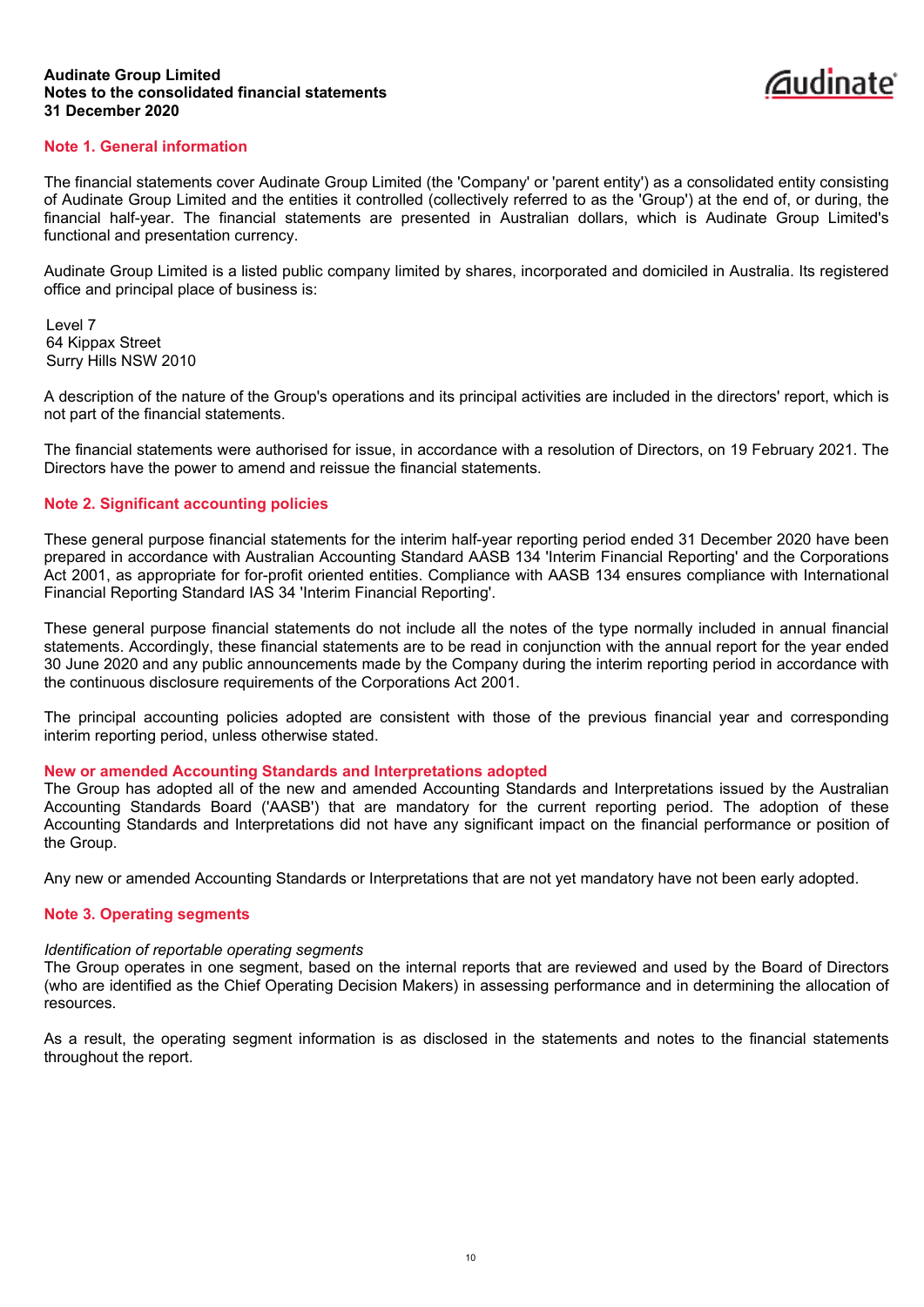#### **Note 4. Revenue**



|       |        | <b>Consolidated</b>               |  |
|-------|--------|-----------------------------------|--|
|       | \$'000 | 31 Dec 2020 31 Dec 2019<br>\$'000 |  |
| Sales | 15,372 | 16,147                            |  |
|       |        |                                   |  |

*Disaggregation of revenue*

The disaggregation of revenue from contracts with customers is as follows:

|                                                         |        | <b>Consolidated</b>               |  |
|---------------------------------------------------------|--------|-----------------------------------|--|
|                                                         | \$'000 | 31 Dec 2020 31 Dec 2019<br>\$'000 |  |
| Chips, cards and modules (including adapters)           | 10.477 | 12.615                            |  |
| Software revenue (including licence fees and royalties) | 4.607  | 3,300                             |  |
| Other revenue                                           | 288    | 232                               |  |
|                                                         | 15,372 | 16.147                            |  |

#### *Timing of revenue recognition*

Revenue from providing support and maintenance is recognised over the period of time in which the services are provided. All other revenue is recognised when the service or software is provided or the goods are dispatched from the warehouse.

#### **Note 5. Other income**

|                   | <b>Consolidated</b> |                                   |
|-------------------|---------------------|-----------------------------------|
|                   | \$'000              | 31 Dec 2020 31 Dec 2019<br>\$'000 |
| Interest revenue  | 145                 | 194                               |
| Government grants | 828                 | $\sim$                            |
|                   | 973                 | 194                               |

#### *Government grants*

During the half-year ended 31 December 2020, the Group received \$759,000 from JobKeeper support payments from the Australian Government which are passed on to eligible employees. These have been recognised as government grants in the financial statements and recorded as other income over the periods in which the related employee benefits are recognised as an expense. In addition, the Group received \$50,000 from the Australian Government's Cash Flow Boost program and a \$19,000 grant from the Hong Kong Government's Employment Support Scheme.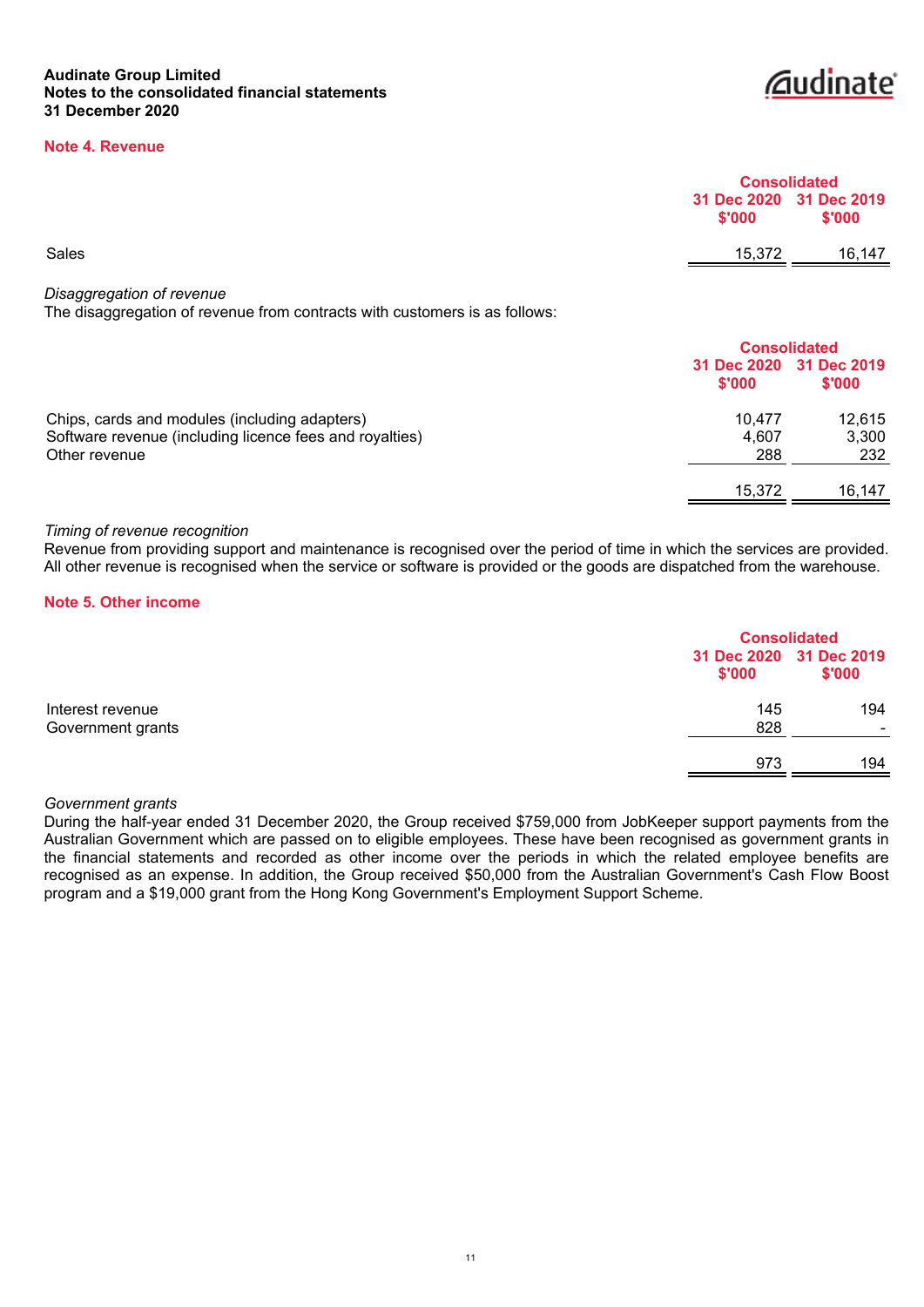

#### **Note 6. Income tax**

The Group incurs an income tax expense in its overseas subsidiaries relating to the net taxable profit generated on services provided to the Group. **Consolidated**

|                                                                                        | <b>Consolidated</b> |             |
|----------------------------------------------------------------------------------------|---------------------|-------------|
|                                                                                        | 31 Dec 2020         | 31 Dec 2019 |
|                                                                                        | \$'000              | \$'000      |
| Income tax expense/(benefit)                                                           |                     |             |
| Current tax                                                                            | (872)               | (1, 292)    |
| Deferred tax - origination and reversal of temporary differences                       | 286                 | 1,133       |
| Derecognition of tax losses                                                            | 890                 |             |
| Adjustments in respect of current income tax of previous year                          | 31                  | (53)        |
| Aggregate income tax expense/(benefit)                                                 | 335                 | (212)       |
|                                                                                        |                     |             |
| Numerical reconciliation of income tax expense/(benefit) and tax at the statutory rate |                     |             |
| (Loss)/profit before income tax (expense)/benefit                                      | (874)               | 129         |
| Tax at the statutory tax rate of $26\%$ (2019: 27.5%)                                  | (227)               | 35          |
| Tax effect amounts which are not deductible/(taxable) in calculating taxable income:   |                     |             |
| Amortisation of development costs (pre 30 June 2017)                                   |                     | 74          |
| Expenditure claimed for research and development incentive                             | 1,083               | 1,247       |
| Research and development incentive benefit                                             | (1,604)             | (1,746)     |
| Derecognition of tax losses                                                            | 890                 |             |
| Non-deductible expenses                                                                | 173                 | 195         |
|                                                                                        | 315                 | (195)       |
| Difference in overseas tax rates                                                       | (11)                | 36          |
| Adjustments in respect of current income tax of previous year                          | 31                  | (53)        |
|                                                                                        |                     |             |
| Income tax expense/(benefit)                                                           | 335                 | (212)       |
|                                                                                        | <b>Consolidated</b> |             |
|                                                                                        | 31 Dec 2020         | 30 Jun 2020 |
|                                                                                        | \$'000              | \$'000      |
| Deferred tax asset                                                                     |                     |             |
|                                                                                        |                     |             |
| Net deferred tax asset comprises temporary differences attributable to:<br>Provisions  | 706                 |             |
| Lease liabilities                                                                      | 624                 | 649<br>714  |
| Capital blackhole expenditure                                                          | 490                 | 282         |
| Carried forward tax losses                                                             | 387                 | 424         |
| Trade and other payables                                                               | 95                  | 96          |
| Intangible assets                                                                      | (1,628)             | (1, 324)    |
| Right-of-use assets                                                                    | (585)               | (684)       |
| Property, plant and equipment                                                          | (93)                | (70)        |
| Other                                                                                  | 140                 | 13          |
|                                                                                        |                     |             |
| Deferred tax asset                                                                     | 136                 | 100         |
|                                                                                        | <b>Consolidated</b> |             |
|                                                                                        | 31 Dec 2020         | 30 Jun 2020 |
|                                                                                        | \$'000              | \$'000      |
|                                                                                        |                     |             |
| Current tax asset<br>Current tax asset                                                 | 16                  |             |
|                                                                                        |                     |             |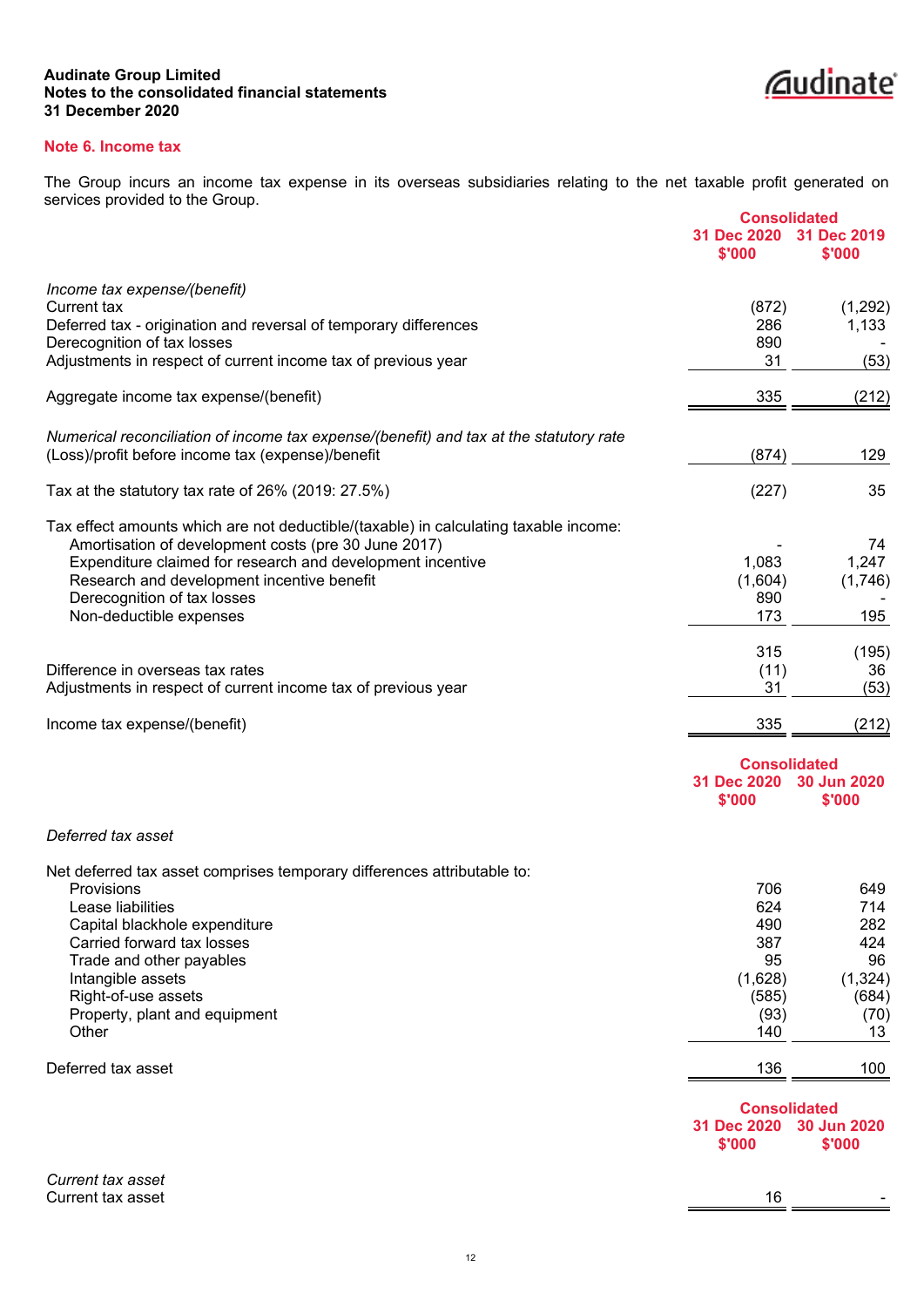#### **Note 6. Income tax (continued)**

Current tax asset represents amount receivable by overseas subsidiaries from overseas tax offices.

|                    |                                   | <b>Consolidated</b> |  |
|--------------------|-----------------------------------|---------------------|--|
|                    | 31 Dec 2020 30 Jun 2020<br>\$'000 | \$'000              |  |
| Income tax payable |                                   |                     |  |
| Income tax payable | $\sim$                            | 258                 |  |

*<u></u>* audinate

Income tax payable represents an estimate of tax payable by overseas subsidiaries.

The income tax rate for the Australian tax consolidated group reduced from 27.5% to 26% with effect from 1 July 2020. The change in rate increased the unused tax losses for which no deferred tax asset is recognised by \$23,000.

The Group has \$4,543,000 (30 June 2020: \$3,630,000) of unused tax losses for which no deferred tax asset is recognised in the statement of financial position.

#### **Note 7. Earnings per share**

|                                                                                                                                                       | <b>Consolidated</b>               |                   |
|-------------------------------------------------------------------------------------------------------------------------------------------------------|-----------------------------------|-------------------|
|                                                                                                                                                       | 31 Dec 2020 31 Dec 2019<br>\$'000 | \$'000            |
| (Loss)/profit after income tax attributable to the owners of Audinate Group Limited                                                                   | (1,209)                           | 341               |
|                                                                                                                                                       | <b>Number</b>                     | <b>Number</b>     |
| Weighted average number of ordinary shares used in calculating basic earnings per share<br>Adjustments for calculation of diluted earnings per share: | 74,592,994                        | 65,310,617        |
| Options over ordinary shares<br>Performance rights                                                                                                    |                                   | 632,463<br>32,970 |
| Weighted average number of ordinary shares used in calculating diluted earnings per share                                                             | 74,592,994                        | 65,976,050        |
|                                                                                                                                                       | <b>Cents</b>                      | <b>Cents</b>      |
| Basic earnings per share<br>Diluted earnings per share                                                                                                | (1.62)<br>(1.62)                  | 0.52<br>0.52      |

At 31 December 2020, options and performance rights over ordinary shares were excluded from the calculation of the weighted average number of ordinary shares used in calculating diluted earnings per share due to being anti-dilutive, as the Group reported a loss for the period.

#### **Note 8. Current assets - term deposits**

|               |        | <b>Consolidated</b>               |  |
|---------------|--------|-----------------------------------|--|
|               | \$'000 | 31 Dec 2020 30 Jun 2020<br>\$'000 |  |
| Term deposits | 27,000 | $\sim$                            |  |

Current term deposits represent term deposits with a maturity date of between three months and one year from the date of acquisition.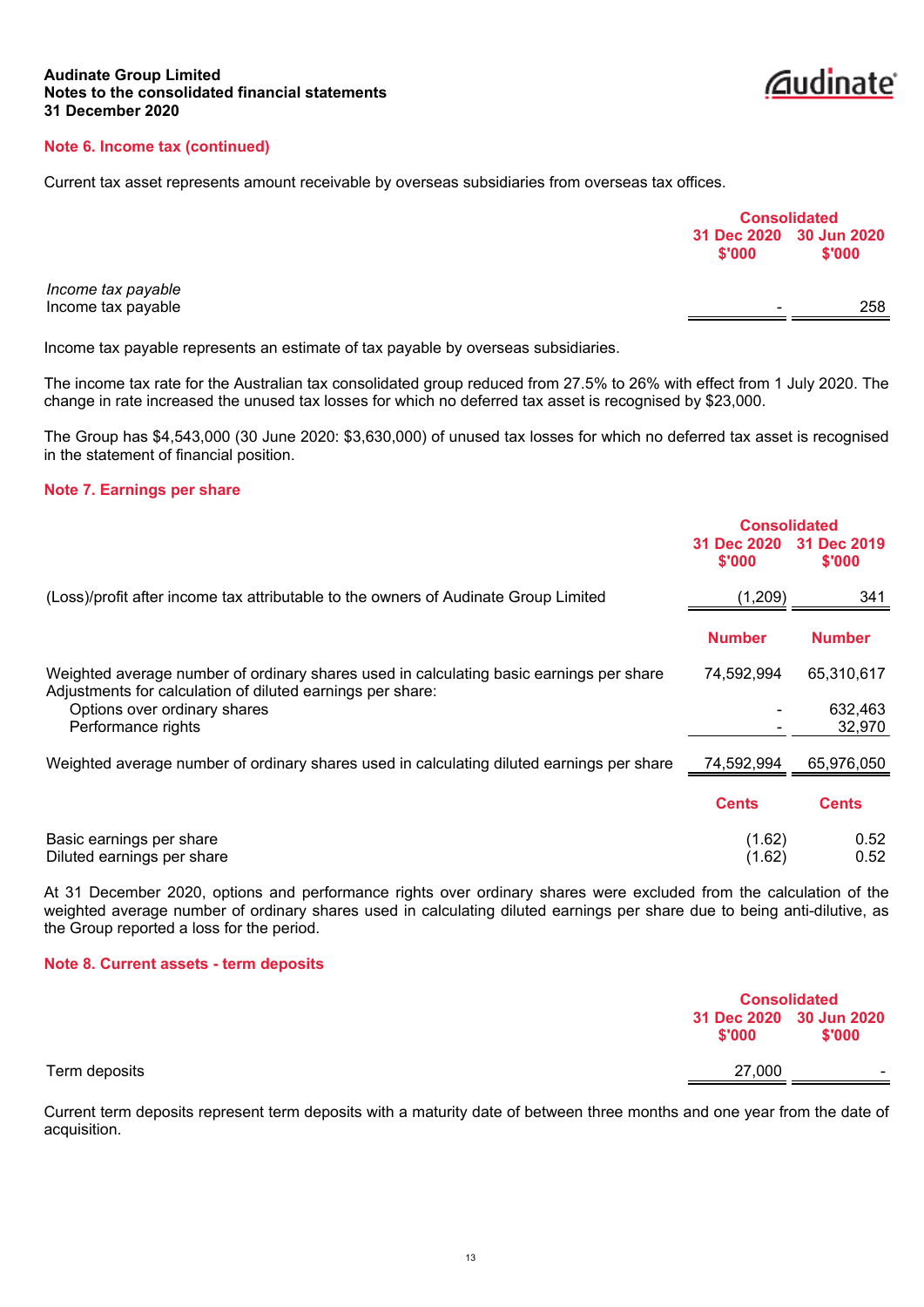*<u>Caudinate</u>* 

#### **Note 9. Current assets - trade and other receivables**

|                                                                 |                                   | <b>Consolidated</b>    |  |  |
|-----------------------------------------------------------------|-----------------------------------|------------------------|--|--|
|                                                                 | 31 Dec 2020 30 Jun 2020<br>\$'000 | \$'000                 |  |  |
| Trade receivables<br>Less: Allowance for expected credit losses | 2,281<br>11<br>2,280              | 1,394<br>(11)<br>1,383 |  |  |
| Other receivables                                               | 412                               | 466                    |  |  |
|                                                                 | 2,692                             | 1,849                  |  |  |

#### *Allowance for expected credit losses*

Based on recent improved credit experience the Group has recognised a benefit of \$10,000 (31 December 2019: \$1,000) in profit or loss in respect of the expected credit losses for the half-year ended 31 December 2020.

#### **Note 10. Equity - contributed capital**

*Fully paid ordinary shares*

|                              | <b>Consolidated</b> |               |                                                           |        |
|------------------------------|---------------------|---------------|-----------------------------------------------------------|--------|
|                              | <b>Shares</b>       | <b>Shares</b> | 31 Dec 2020 30 Jun 2020 31 Dec 2020 30 Jun 2020<br>\$'000 | \$'000 |
| Ordinary shares - fully paid | 76,253,619          | 67.940.499    | 126.943                                                   | 87.526 |

#### *Ordinary shares*

Ordinary shares entitle the holder to participate in any dividends declared and any proceeds attributable to shareholders should the Company be wound up, in proportions that consider both the number of shares held and the extent to which those shares are paid up. The fully paid ordinary shares have no par value and the Company does not have a limited amount of authorised capital.

On a show of hands every member present at a meeting in person or by proxy shall have one vote and upon a poll each share shall have one vote.

#### *Share buy-back*

There is no current on-market share buy-back.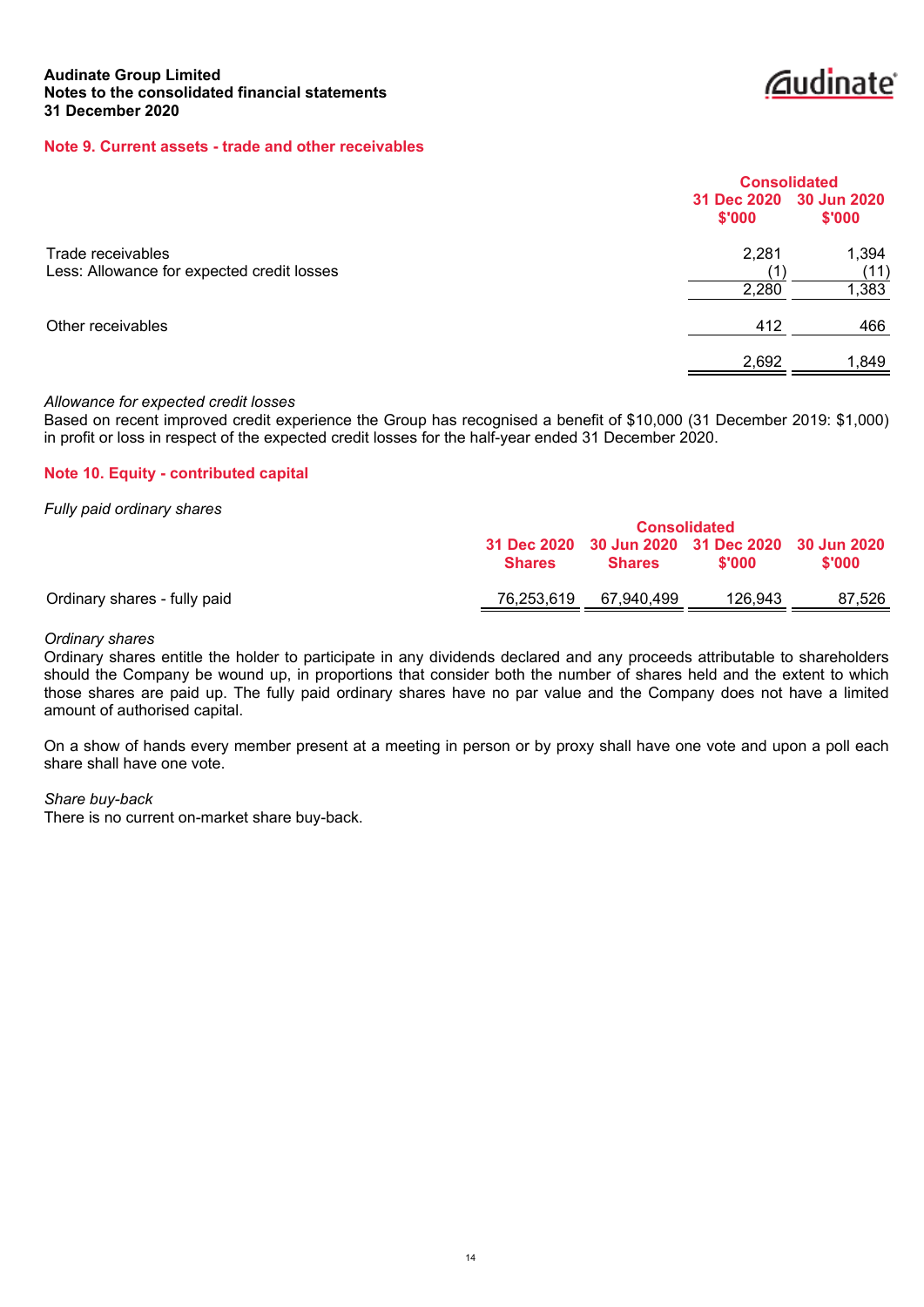### *<u></u>*audinate®

#### **Note 10. Equity - contributed capital (continued)**

#### *Movements in ordinary share capital*

| <b>Details</b>                                  | <b>Date</b>      | <b>Shares</b> | <b>Price</b> | \$'000  |
|-------------------------------------------------|------------------|---------------|--------------|---------|
| <b>Balance</b>                                  | 1 July 2020      | 67,940,499    |              | 87,526  |
| Issue of shares - institutional placement       | 27 July 2020     | 5,436,894     | \$5.1500     | 28,000  |
| Issue of shares - exercise of options           | 10 August 2020   | 40,000        | \$0.0260     |         |
| Issue of shares - exercise of options           | 10 August 2020   | 8,000         | \$0.2600     | 2       |
| Issue of shares - share purchase plan           | 17 August 2020   | 2,343,750     | \$5.1200     | 11,999  |
| Issue of shares - exercise of options           | 24 August 2020   | 10.000        | \$0.0620     |         |
| Issue of shares - exercise of options           | 24 August 2020   | 7,613         | \$0.2600     | 2       |
| Issue of shares - vesting of performance rights | 31 August 2020   | 262,529       | \$0.7800     | 205     |
| Issue of shares - vesting of performance rights | 31 August 2020   | 15,689        | \$7.2100     | 113     |
| Issue of shares - exercise of options           | 19 October 2020  | 3,826         | \$0.0260     |         |
| Issue of shares - exercise of options           | 30 October 2020  | 60.000        | \$0.2600     | 16      |
| Issue of shares - exercise of options           | 30 October 2020  | 4.819         | \$0.0260     |         |
| Issue of shares - exercise of options           | 24 November 2020 | 110,000       | \$0.0620     | 7       |
| Issue of shares - exercise of options           | 4 December 2020  | 10,000        | \$0.0620     |         |
| Share issue transaction costs, net of tax       |                  |               |              | (929)   |
| <b>Balance</b>                                  | 31 December 2020 | 76,253,619    |              | 126,943 |

The price for performance rights disclosed in the table above represents fair value of the right at grant date.

#### **Note 11. Equity - dividends**

There were no dividends paid, recommended or declared during the current or previous financial half-year.

#### **Note 12. Contingent liabilities**

The Group had no contingent liabilities at 31 December 2020 and 30 June 2020.

#### **Note 13. Events after the reporting period**

No matter or circumstance has arisen since 31 December 2020 that has significantly affected, or may significantly affect the Group's operations, the results of those operations, or the Group's state of affairs in future financial years.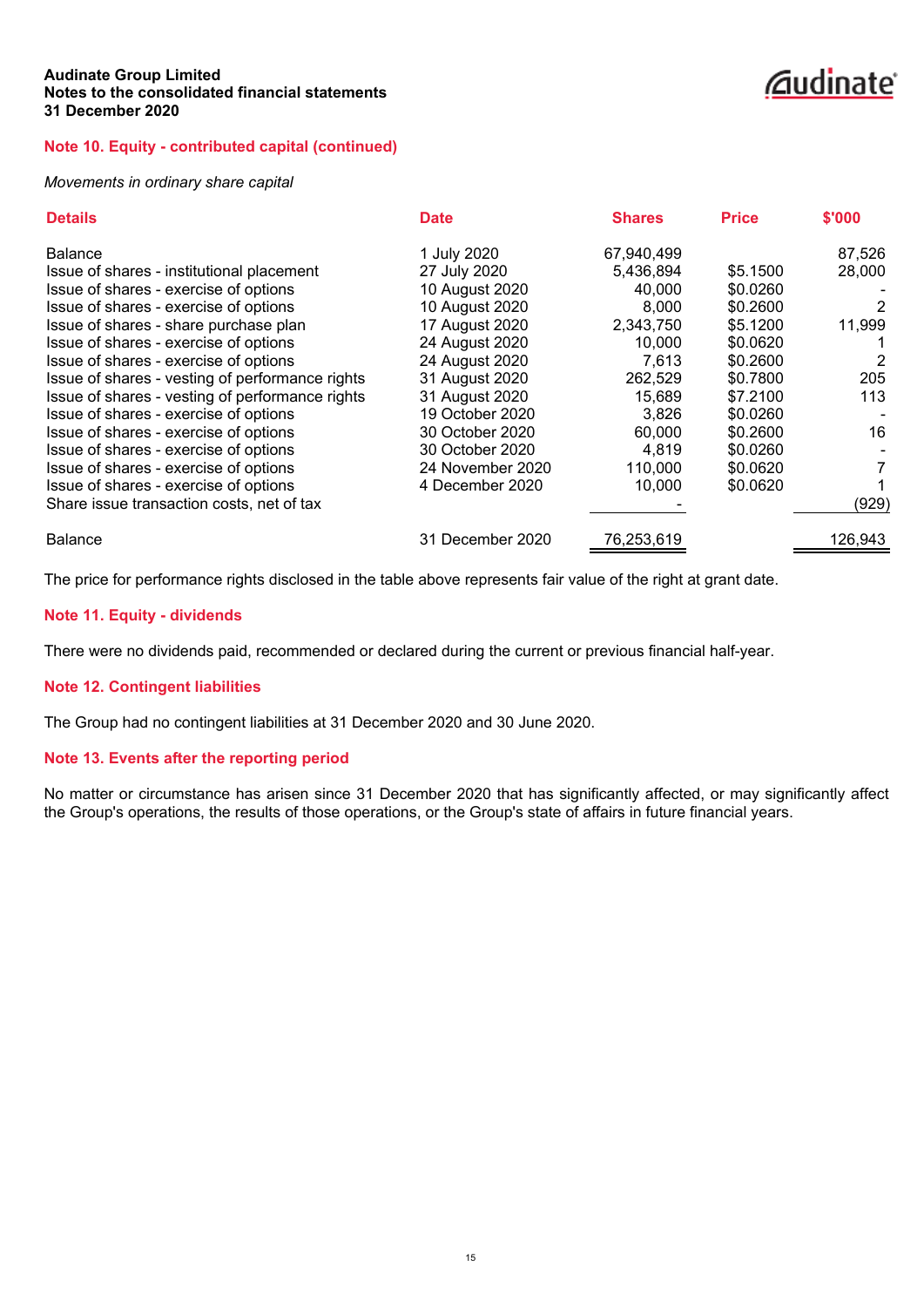#### **Audinate Group Limited Directors' declaration 31 December 2020**



<span id="page-18-0"></span>In the directors' opinion:

- the attached financial statements and notes comply with the Corporations Act 2001, Australian Accounting Standard AASB 134 'Interim Financial Reporting', the Corporations Regulations 2001 and other mandatory professional reporting requirements;
- the attached financial statements and notes give a true and fair view of the Group's financial position as at 31 December 2020 and of its performance for the financial half-year ended on that date; and
- there are reasonable grounds to believe that the Company will be able to pay its debts as and when they become due and payable.

Signed in accordance with a resolution of directors made pursuant to section 303(5)(a) of the Corporations Act 2001.

On behalf of the directors

ine Krall

David Krall Chairman

22 February 2021 Sydney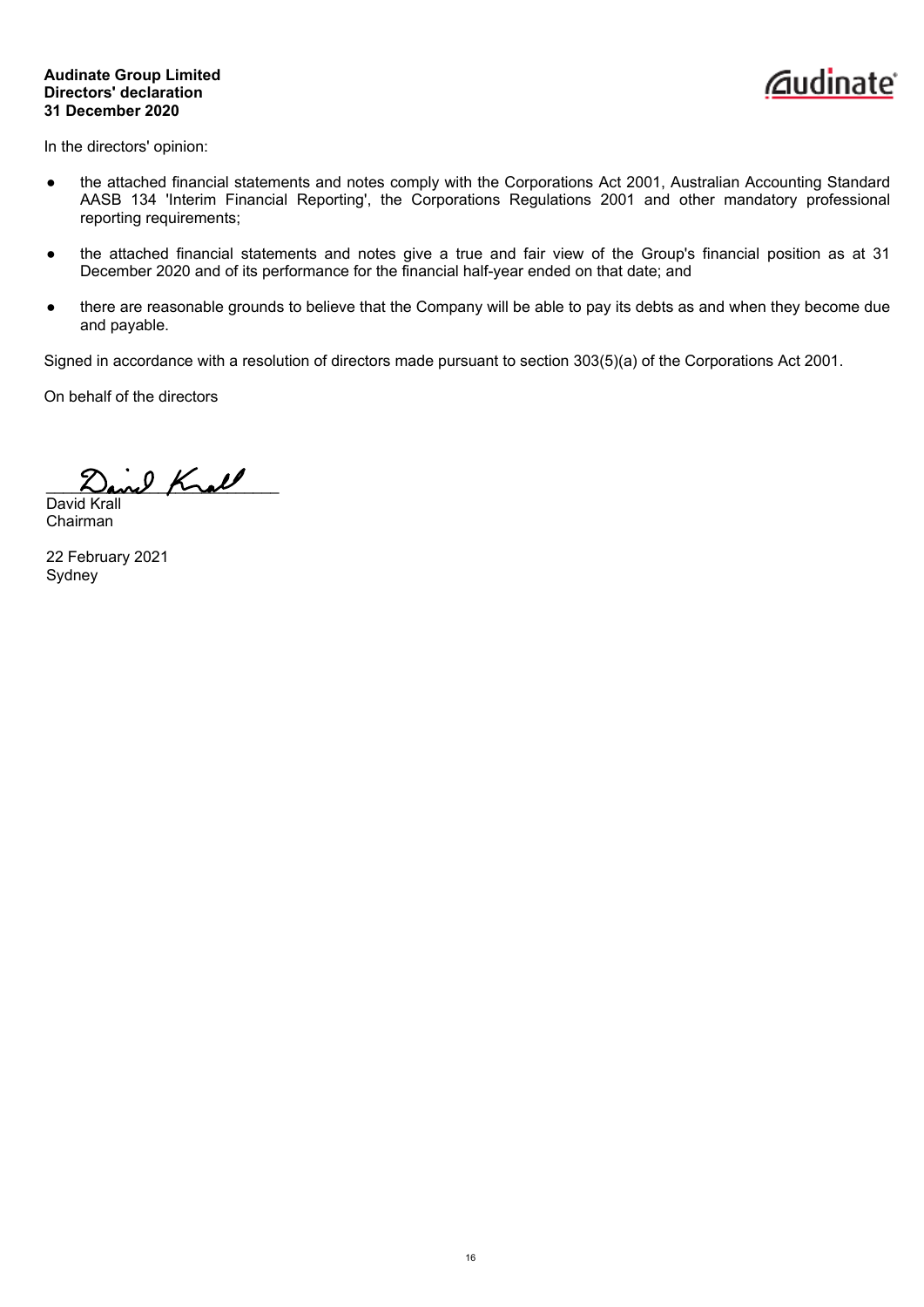# **Deloitte.**

Deloitte Touche Tohmatsu ABN 74 490 121 060

Grosvenor Place 225 George Street Sydney, NSW, 2000 Australia

<span id="page-19-0"></span>Phone: +61 2 9322 7000 www.deloitte.com.au

### **Independent Auditor's Review Report to the Members of Audinate Group Limited**

We have reviewed the accompanying half-year financial report of Audinate Group Limited, which comprises the consolidated statement of financial position as at 31 December 2020, and the consolidated statement of profit or loss and other comprehensive income, the consolidated statement of cash flows and the consolidated statement of changes in equity for the half-year ended on that date, notes comprising a summary of significant accounting policies and other explanatory information, and the directors' declaration as set out on page 16.

Based on our review, which is not an audit, we have not become aware of any matter that makes us believe that the half-year financial report of the Group is not in accordance with the Corporations Act 2001, including:

- (a) giving a true and fair view of the Group's financial position as at 31 December 2020 and of its performance for the half-year ended on that date; and
- (b) complying with Accounting Standard AASB 134 Interim Financial Reporting and the Corporations Regulations 2001.

#### **Basis for Conclusion**

We conducted our review in accordance with ASRE 2410 Review of a Financial Report Performed by the Independent Auditor of the Entity. Our responsibilities are further described in the Auditor's Responsibilities for the Review of the Half-year Financial Report section of our report. We are independent of the Group in accordance with the ethical requirements of the Accounting Professional and Ethical Standards Board's APES 110 Code of Ethics for Professional Accountants (including Independence Standards) (the Code) that are relevant to our audit of the annual financial report in Australia. We have also fulfilled our other ethical responsibilities in accordance with the Code.

We confirm that the independence declaration required by the Corporations Act 2001, which has been given to the directors of the Group, would be in the same terms if given to the directors as at the time of this auditor's review report.

#### **Directors' Responsibility for the Half-Year Financial Report**

The directors of the Group are responsible for the preparation of the half-year financial report that gives a true and fair view in accordance with Australian Accounting Standards and the Corporations Act 2001 and for such internal control as the directors determine is necessary to enable the preparation of the half-year financial report that gives a true and fair view and is free from material misstatement, whether due to fraud or error.

#### **Auditor's Responsibility**

Our responsibility is to express a conclusion on the half-year financial report based on our review. ASRE 2410 requires us to conclude whether we have become aware of any matter that makes us believe that the halfyear financial report is not in accordance with the Corporations Act 2001 including giving a true and fair view of the Group's financial position as at 31 December 2020 and its performance for the half-year ended on that date, and complying with Accounting Standard AASB 134 Interim Financial Reporting and the Corporations Regulations 2001.